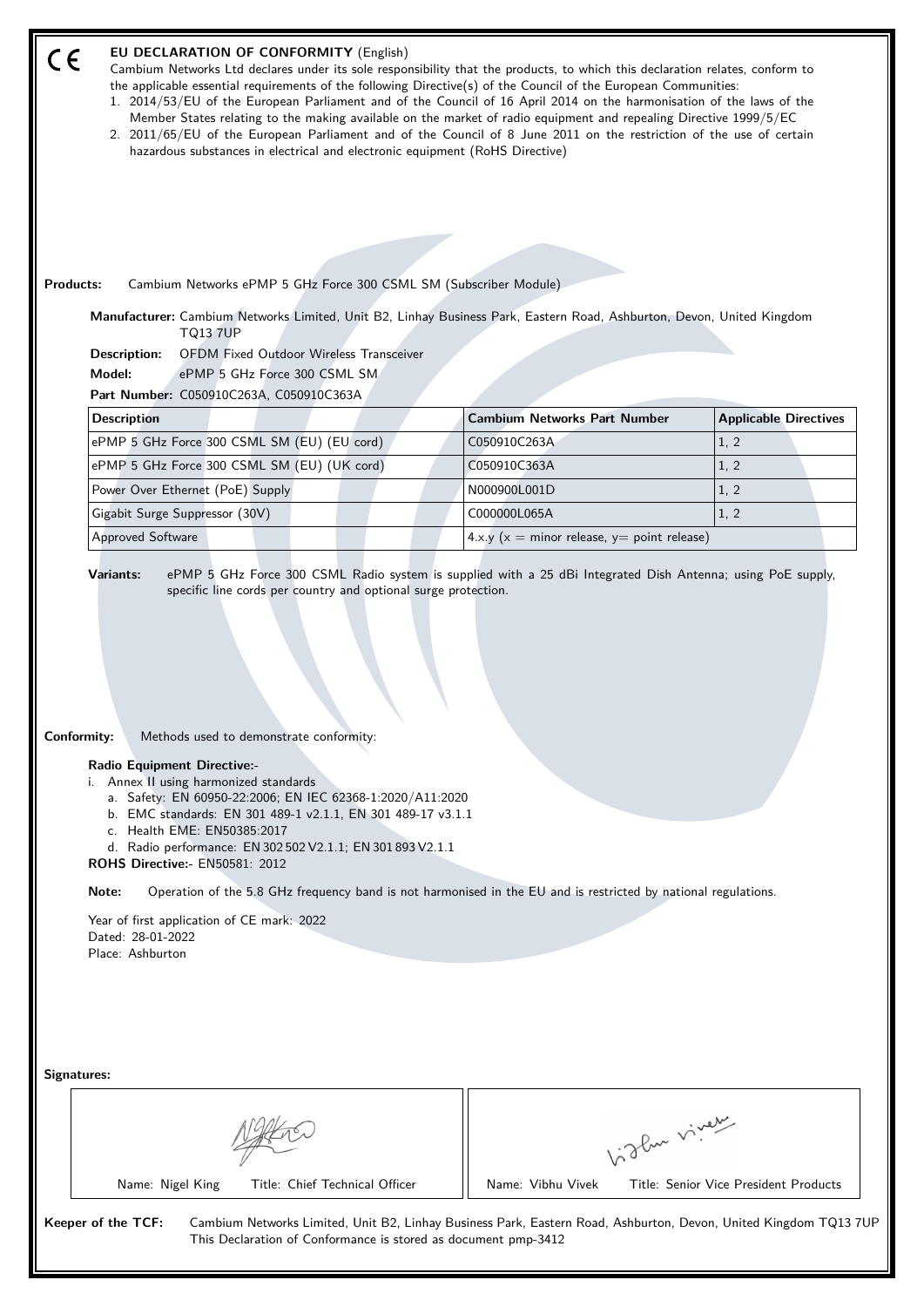| $\epsilon$                                                                                                                                                                                                                                                                                                                                                                                                                                                                                                                                                                                                | EU IZJAVA O SUKLADNOSTI (Hrvatski) (Croatia)<br>HR.<br>Cambium Networks Ltd izjavljuje pod isključivom odgovornošću da se proizvodi na koje se odnosi ova izjava u skladu s važećim<br>bitnim zahtjevima sljedeće Direktive Vijeća Europskih zajednica:<br>1. 2014/53/EU Europskog parlamenta i Vijeća od 16. travnja 2014. o usklađivanju zakona država članica o stavljanju na<br>raspolaganje na tržištu radio uređaja i ukidanju Direktive 1999/5/EC<br>2. 2011/65/EU Europskog parlamenta i Vijeća od 8. lipnja 2011. o ograničenju uporabe određenih opasnih tvari u električnoj<br>i elektroničkoj opremi (RoHS Directive)<br>Proizvodi:<br>Cambium Networks ePMP 5 GHz Force 300 CSML SM (Subscriber Module)<br>Proizvođač:<br>Cambium Networks Limited, Unit B2, Linhay Business Park, Eastern Road, Ashburton, Devon, United Kingdom<br><b>TQ13 7UP</b><br>OFDM Fixed Outdoor bežični primopredajnik<br>Opis:<br>Model:<br>ePMP 5 GHz Force 300 CSML SM<br>Brojevi dijelova: C050910C263A, C050910C363A |                                                   |                                       |  |  |
|-----------------------------------------------------------------------------------------------------------------------------------------------------------------------------------------------------------------------------------------------------------------------------------------------------------------------------------------------------------------------------------------------------------------------------------------------------------------------------------------------------------------------------------------------------------------------------------------------------------|-------------------------------------------------------------------------------------------------------------------------------------------------------------------------------------------------------------------------------------------------------------------------------------------------------------------------------------------------------------------------------------------------------------------------------------------------------------------------------------------------------------------------------------------------------------------------------------------------------------------------------------------------------------------------------------------------------------------------------------------------------------------------------------------------------------------------------------------------------------------------------------------------------------------------------------------------------------------------------------------------------------------|---------------------------------------------------|---------------------------------------|--|--|
|                                                                                                                                                                                                                                                                                                                                                                                                                                                                                                                                                                                                           | Opis                                                                                                                                                                                                                                                                                                                                                                                                                                                                                                                                                                                                                                                                                                                                                                                                                                                                                                                                                                                                              | Cambium Networks Brojevi dijelova                 | Primjenjive smjernice                 |  |  |
|                                                                                                                                                                                                                                                                                                                                                                                                                                                                                                                                                                                                           | ePMP 5 GHz Force 300 CSML SM (EU) (EU cord)                                                                                                                                                                                                                                                                                                                                                                                                                                                                                                                                                                                                                                                                                                                                                                                                                                                                                                                                                                       | C050910C263A                                      | 1, 2                                  |  |  |
|                                                                                                                                                                                                                                                                                                                                                                                                                                                                                                                                                                                                           | ePMP 5 GHz Force 300 CSML SM (EU) (UK cord)                                                                                                                                                                                                                                                                                                                                                                                                                                                                                                                                                                                                                                                                                                                                                                                                                                                                                                                                                                       | C050910C363A                                      | 1, 2                                  |  |  |
|                                                                                                                                                                                                                                                                                                                                                                                                                                                                                                                                                                                                           | Power Over Ethernet (PoE) Supply                                                                                                                                                                                                                                                                                                                                                                                                                                                                                                                                                                                                                                                                                                                                                                                                                                                                                                                                                                                  | N000900L001D                                      | 1, 2                                  |  |  |
|                                                                                                                                                                                                                                                                                                                                                                                                                                                                                                                                                                                                           | Gigabit Surge Suppressor (30V)                                                                                                                                                                                                                                                                                                                                                                                                                                                                                                                                                                                                                                                                                                                                                                                                                                                                                                                                                                                    | C000000L065A                                      | 1, 2                                  |  |  |
|                                                                                                                                                                                                                                                                                                                                                                                                                                                                                                                                                                                                           | Approved Software                                                                                                                                                                                                                                                                                                                                                                                                                                                                                                                                                                                                                                                                                                                                                                                                                                                                                                                                                                                                 | 4.x.y ( $x =$ minor release, $y =$ point release) |                                       |  |  |
| Konformizam:<br>Metode koje se koriste za dokazivanje sukladnosti:<br>Direktiva o radijskoj opremi:-<br>Prilog II. Primjenjujući usklađene norme<br>i.<br>a. Sigurnosni: EN 60950-22:2006; EN IEC 62368-1:2020/A11:2020<br>b. EMC standardi: EN 301 489-1 v2.1.1, EN 301 489-17 v3.1.1<br>c. Zdravlje EME: EN50385:2017<br>d. Radio izvedba: EN 302 502 V2.1.1; EN 301 893 V2.1.1<br>ROHS smjernica: - EN50581: 2012<br>Napomena:<br>Rad frekvencije 5.8 GHz nije usklađen u EU i ograničen je nacionalnim propisima.<br>Godina prve primjene oznake CE: 2022<br>Datiran: 28-01-2022<br>Mjesto: Ashburton |                                                                                                                                                                                                                                                                                                                                                                                                                                                                                                                                                                                                                                                                                                                                                                                                                                                                                                                                                                                                                   |                                                   |                                       |  |  |
| Potpisi:                                                                                                                                                                                                                                                                                                                                                                                                                                                                                                                                                                                                  | Title: Chief Technical Officer<br>Name: Nigel King                                                                                                                                                                                                                                                                                                                                                                                                                                                                                                                                                                                                                                                                                                                                                                                                                                                                                                                                                                | higher virey<br>Name: Vibhu Vivek                 | Title: Senior Vice President Products |  |  |
| Čuvar TCF-a:<br>Cambium Networks Limited, Unit B2, Linhay Business Park, Eastern Road, Ashburton, Devon, United Kingdom TQ13 7UP<br>Ova Izjava o sukladnosti pohranjena je kao dokument pmp-3412                                                                                                                                                                                                                                                                                                                                                                                                          |                                                                                                                                                                                                                                                                                                                                                                                                                                                                                                                                                                                                                                                                                                                                                                                                                                                                                                                                                                                                                   |                                                   |                                       |  |  |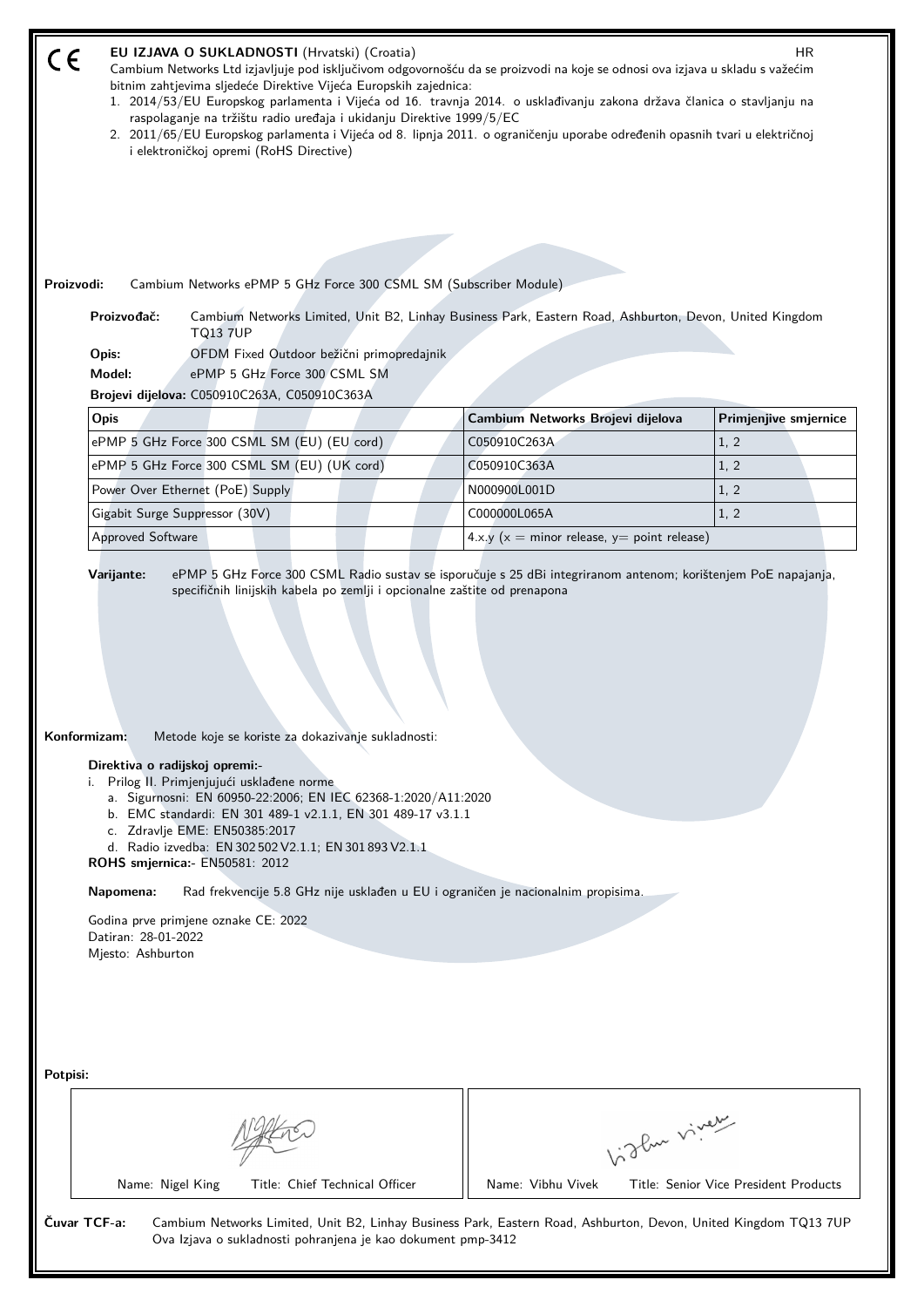| EU PROHLÁŠENÍ O SHODĚ (čeština) (Czech Republic)<br>Cambium Networks Ltd prohlašuje na svou výhradní odpovědnost, že výrobky, na něž se toto prohlášení vztahuje, splňují<br>platné základní požadavky následující směrnice (směrnic) Rady Evropských společenství:<br>1. 2014/53/EU ze dne 16. dubna 2014 o harmonizaci právních předpisů členských států týkajících se uvádění rádiových<br>zařízení na trh ao zrušení směrnice Evropského parlamentu a Rady 1999/5/EC<br>2. 2011/65/EU Evropského parlamentu a Rady ze dne 8. června 2011 o omezení používání některých nebezpečných látek v<br>elektrických a elektronických zařízeních (směrnice o omezení používání některých nebezpečných látek)<br>Produkt:<br>Cambium Networks ePMP 5 GHz Force 300 CSML SM (Subscriber Module)<br>Výrobce:<br>Cambium Networks Limited, Unit B2, Linhay Business Park, Eastern Road, Ashburton, Devon, United Kingdom<br><b>TQ13 7UP</b><br>OFDM pevný venkovní bezdrátový transceiver<br>Popis:<br>Modelka:<br>ePMP 5 GHz Force 300 CSML SM<br>Čísla součástí: C050910C263A, C050910C363A |                                                   | CZ              |  |  |
|--------------------------------------------------------------------------------------------------------------------------------------------------------------------------------------------------------------------------------------------------------------------------------------------------------------------------------------------------------------------------------------------------------------------------------------------------------------------------------------------------------------------------------------------------------------------------------------------------------------------------------------------------------------------------------------------------------------------------------------------------------------------------------------------------------------------------------------------------------------------------------------------------------------------------------------------------------------------------------------------------------------------------------------------------------------------------------------|---------------------------------------------------|-----------------|--|--|
| <b>Popis</b>                                                                                                                                                                                                                                                                                                                                                                                                                                                                                                                                                                                                                                                                                                                                                                                                                                                                                                                                                                                                                                                                         | Cambium Networks Čísla součástí                   | Platné směrnice |  |  |
| ePMP 5 GHz Force 300 CSML SM (EU) (EU cord)                                                                                                                                                                                                                                                                                                                                                                                                                                                                                                                                                                                                                                                                                                                                                                                                                                                                                                                                                                                                                                          | C050910C263A                                      | 1, 2            |  |  |
| ePMP 5 GHz Force 300 CSML SM (EU) (UK cord)                                                                                                                                                                                                                                                                                                                                                                                                                                                                                                                                                                                                                                                                                                                                                                                                                                                                                                                                                                                                                                          | C050910C363A                                      | 1, 2            |  |  |
| Power Over Ethernet (PoE) Supply                                                                                                                                                                                                                                                                                                                                                                                                                                                                                                                                                                                                                                                                                                                                                                                                                                                                                                                                                                                                                                                     | N000900L001D                                      | 1, 2            |  |  |
| Gigabit Surge Suppressor (30V)                                                                                                                                                                                                                                                                                                                                                                                                                                                                                                                                                                                                                                                                                                                                                                                                                                                                                                                                                                                                                                                       | C000000L065A                                      | 1, 2            |  |  |
| Approved Software                                                                                                                                                                                                                                                                                                                                                                                                                                                                                                                                                                                                                                                                                                                                                                                                                                                                                                                                                                                                                                                                    | 4.x.y ( $x =$ minor release, $y =$ point release) |                 |  |  |
| Souladu:<br>Metody používané k prokázání shody:<br><b>Radio Equipment Directive:-</b><br>i. V příloze II za použití harmonizovaných norem<br>a. Bezpečnost: EN 60950-22:2006; EN IEC 62368-1:2020/A11:2020<br>b. EMC standardy: EN 301 489-1 v2.1.1, EN 301 489-17 v3.1.1<br>c. Zdraví EME: EN50385:2017<br>d. Rádiový výkon: EN 302 502 V2.1.1; EN 301 893 V2.1.1<br><b>Směrnice ROHS:- EN50581: 2012</b><br>Poznámka:<br>Provoz frekvenčního pásma 5,8 GHz není v EU harmonizován a je omezen vnitrostátními předpisy.<br>Rok první aplikace značky CE: 2022<br>S daty: 28-01-2022<br>Místo: Ashburton                                                                                                                                                                                                                                                                                                                                                                                                                                                                             |                                                   |                 |  |  |
| Podpisy:                                                                                                                                                                                                                                                                                                                                                                                                                                                                                                                                                                                                                                                                                                                                                                                                                                                                                                                                                                                                                                                                             | Light viver                                       |                 |  |  |
| Title: Chief Technical Officer<br>Name: Nigel King<br>Name: Vibhu Vivek<br>Title: Senior Vice President Products<br>Strážce TCF:<br>Cambium Networks Limited, Unit B2, Linhay Business Park, Eastern Road, Ashburton, Devon, United Kingdom TQ13 7UP<br>Toto prohlášení o shodě je uloženo jako dokument pmp-3412                                                                                                                                                                                                                                                                                                                                                                                                                                                                                                                                                                                                                                                                                                                                                                    |                                                   |                 |  |  |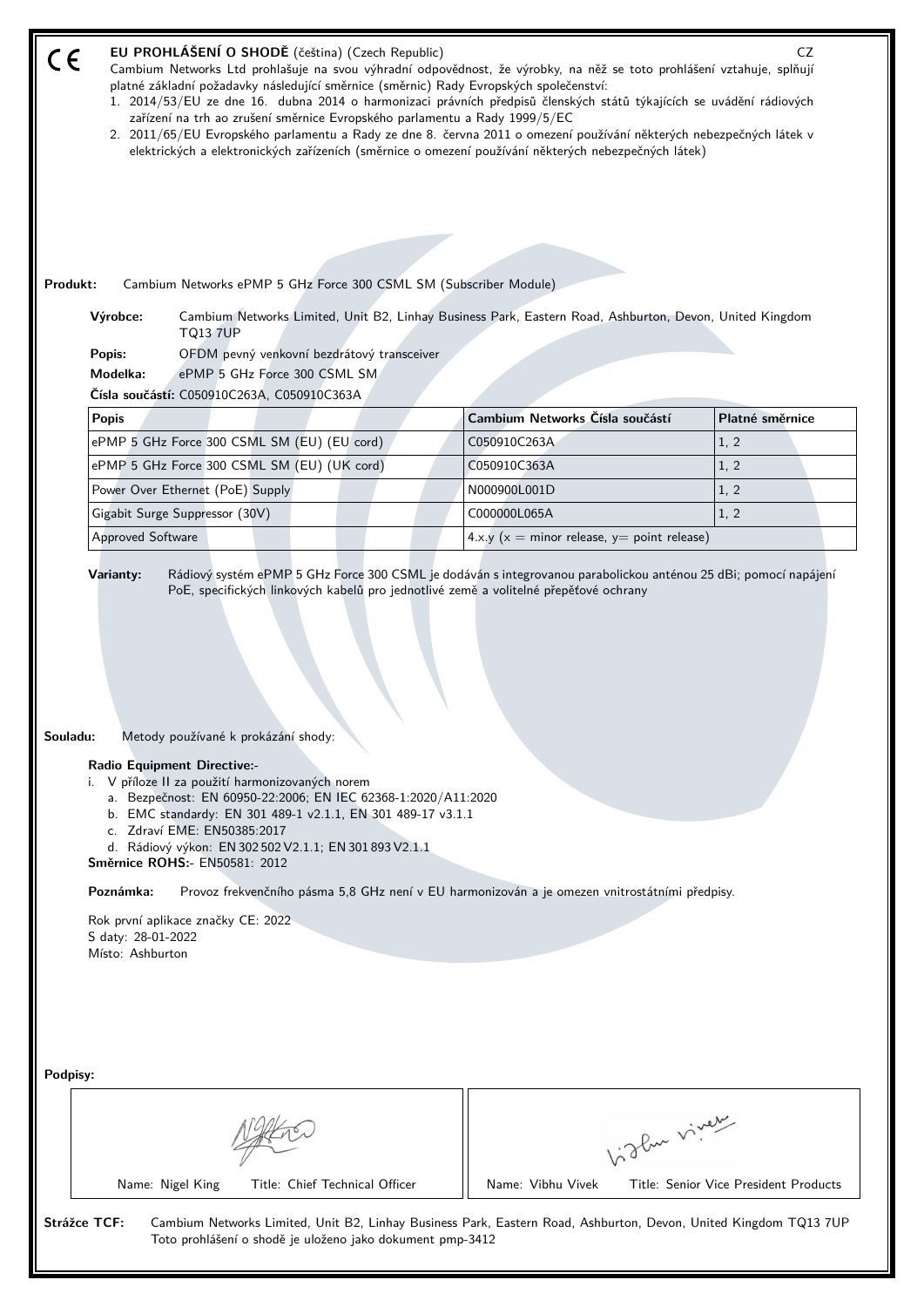|            | DK<br>EU-OVERENSSTEMMELSESERKLÆRING (dansk) (Denmark)<br>Cambium Networks Ltd erklærer på eget ansvar, at de produkter, som denne erklæring vedrører, overholder de gældende<br>væsentlige krav i følgende direktiv (er) i Rådet for De Europæiske Fællesskaber:<br>1. 2014/53/EU Europa-Parlamentets og Rådets afgørelse af 16. april 2014 om harmonisering af medlemsstaternes lovgivning<br>om markedsføring af radioudstyr og om ophævelse af direktiv 1999/5/EC<br>2. 2011/65/EU Europa-Parlamentets og Rådets afgørelse af 8. juni 2011 om begrænsning af anvendelsen af visse farlige<br>stoffer i elektrisk og elektronisk udstyr (RoHS Directive) |                                                   |                                       |  |  |  |
|------------|------------------------------------------------------------------------------------------------------------------------------------------------------------------------------------------------------------------------------------------------------------------------------------------------------------------------------------------------------------------------------------------------------------------------------------------------------------------------------------------------------------------------------------------------------------------------------------------------------------------------------------------------------------|---------------------------------------------------|---------------------------------------|--|--|--|
|            |                                                                                                                                                                                                                                                                                                                                                                                                                                                                                                                                                                                                                                                            |                                                   |                                       |  |  |  |
| Produkter: | Cambium Networks ePMP 5 GHz Force 300 CSML SM (Subscriber Module)<br>Fabrikant:<br>Cambium Networks Limited, Unit B2, Linhay Business Park, Eastern Road, Ashburton, Devon, United Kingdom<br><b>TQ13 7UP</b><br>OFDM Fixed udendørs Trådløs transceiver<br><b>Beskrivelse:</b><br>Model:<br>ePMP 5 GHz Force 300 CSML SM                                                                                                                                                                                                                                                                                                                                  |                                                   |                                       |  |  |  |
|            | Artikelnumre: C050910C263A, C050910C363A                                                                                                                                                                                                                                                                                                                                                                                                                                                                                                                                                                                                                   |                                                   |                                       |  |  |  |
|            | <b>Beskrivelse</b>                                                                                                                                                                                                                                                                                                                                                                                                                                                                                                                                                                                                                                         | <b>Cambium Networks Artikelnumre</b>              | Gældende direktiver                   |  |  |  |
|            | ePMP 5 GHz Force 300 CSML SM (EU) (EU cord)                                                                                                                                                                                                                                                                                                                                                                                                                                                                                                                                                                                                                | C050910C263A                                      | 1, 2                                  |  |  |  |
|            | ePMP 5 GHz Force 300 CSML SM (EU) (UK cord)                                                                                                                                                                                                                                                                                                                                                                                                                                                                                                                                                                                                                | C050910C363A                                      | 1, 2                                  |  |  |  |
|            | Power Over Ethernet (PoE) Supply                                                                                                                                                                                                                                                                                                                                                                                                                                                                                                                                                                                                                           | N000900L001D                                      | 1, 2                                  |  |  |  |
|            | Gigabit Surge Suppressor (30V)                                                                                                                                                                                                                                                                                                                                                                                                                                                                                                                                                                                                                             | C000000L065A                                      | 1, 2                                  |  |  |  |
|            | <b>Approved Software</b>                                                                                                                                                                                                                                                                                                                                                                                                                                                                                                                                                                                                                                   | 4.x.y ( $x =$ minor release, $y =$ point release) |                                       |  |  |  |
|            | Overensstemmelse:<br>Metoder der anvendes til at påvise overensstemmelse:<br>Direktiv om radioudstyr:-<br>Bilag II ved anvendelse af harmoniserede standarder<br>a. Sikkerhed: EN 60950-22:2006; EN IEC 62368-1:2020/A11:2020<br>b. EMC standarder: EN 301 489-1 v2.1.1, EN 301 489-17 v3.1.1<br>c. Sundhed EME: EN50385:2017<br>d. Radio præstation: EN 302 502 V2.1.1; EN 301 893 V2.1.1<br><b>ROHS-direktivet:- EN50581: 2012</b><br>Bemærk:<br>Drift af 5,8 GHz-frekvensbåndet er ikke harmoniseret i EU og er begrænset af nationale bestemmelser.<br>År for første ansøgning om CE-mærkning: 2022<br>Dateret: 28-01-2022<br>Placere: Ashburton       |                                                   |                                       |  |  |  |
|            | Underskrifter:<br>Name: Nigel King<br>Title: Chief Technical Officer                                                                                                                                                                                                                                                                                                                                                                                                                                                                                                                                                                                       | higher viner<br>Name: Vibhu Vivek                 | Title: Senior Vice President Products |  |  |  |
|            | Keeper af TCF:<br>Cambium Networks Limited, Unit B2, Linhay Business Park, Eastern Road, Ashburton, Devon, United Kingdom TQ13 7UP<br>Denne overensstemmelseserklæring er gemt som dokument pmp-3412                                                                                                                                                                                                                                                                                                                                                                                                                                                       |                                                   |                                       |  |  |  |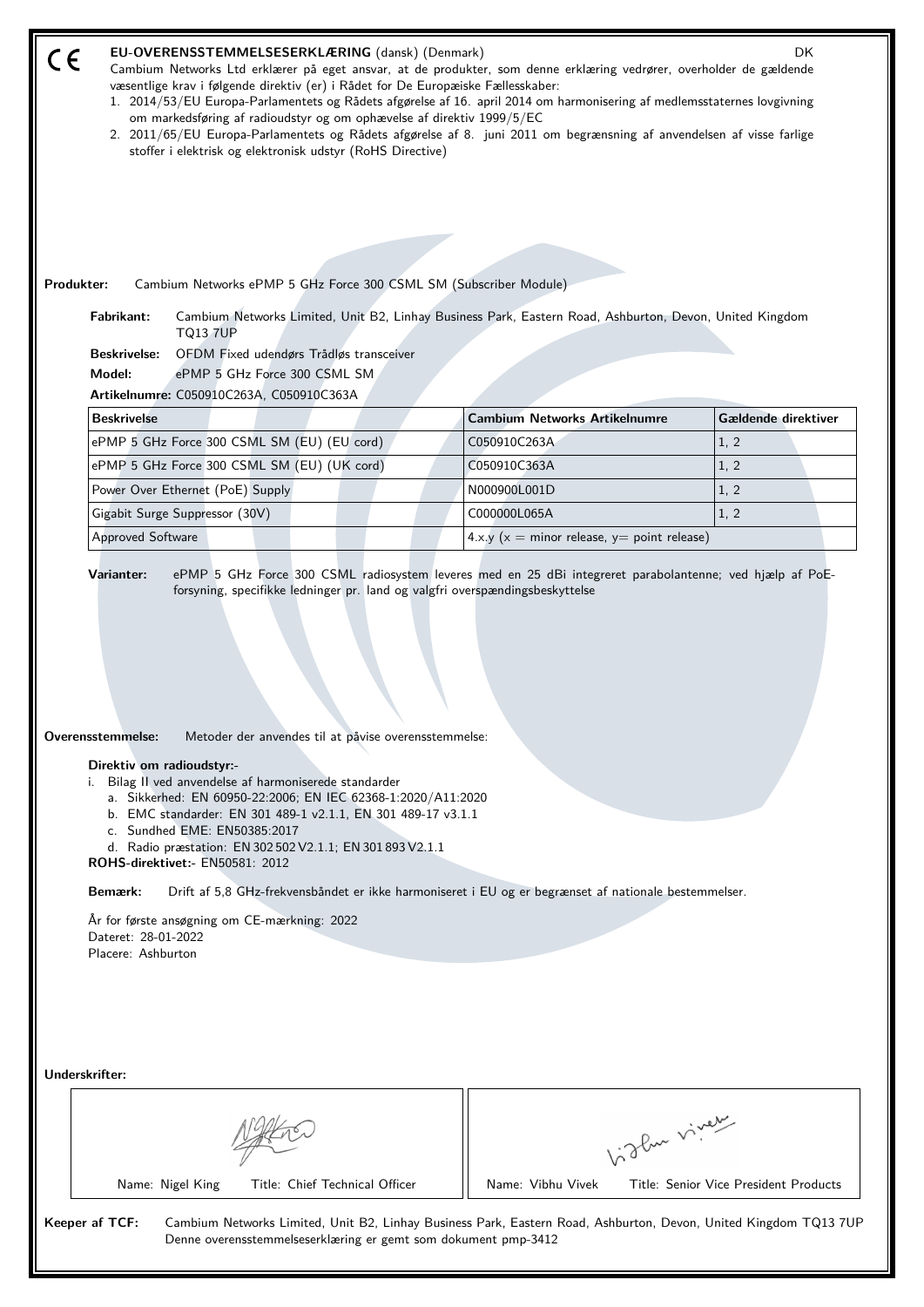| CE        |                                                                                                                                                                        |                              | gefährlicher Stoffe in Elektro- und Elektronikgeräten (RoHS-Richtlinie)                                                                                                                                                           | EU-KONFORMITÄTSERKLÄRUNG (Deutsche) (Germany, Austria, Lichenstein, Switzerland)<br>Cambium Networks Ltd erklärt in alleiniger Verantwortung, dass die Produkte, auf die sich diese Erklärung bezieht, den<br>geltenden grundlegenden Anforderungen der folgenden Richtlinie (n) des Rates der Europäischen Gemeinschaften entsprechen:<br>1. 2014/53/EU des Europäischen Parlaments und des Rates vom 16. April 2014 zur Harmonisierung der Rechtsvorschriften<br>der Mitgliedstaaten über die Bereitstellung von Funkanlagen auf dem Markt und zur Aufhebung der Richtlinie 1999/5/EC<br>2. 2011/65/EU des Europäischen Parlaments und des Rates vom 8. Juni 2011 zur Beschränkung der Verwendung bestimmter |              | DE AT LI CH                           |  |
|-----------|------------------------------------------------------------------------------------------------------------------------------------------------------------------------|------------------------------|-----------------------------------------------------------------------------------------------------------------------------------------------------------------------------------------------------------------------------------|----------------------------------------------------------------------------------------------------------------------------------------------------------------------------------------------------------------------------------------------------------------------------------------------------------------------------------------------------------------------------------------------------------------------------------------------------------------------------------------------------------------------------------------------------------------------------------------------------------------------------------------------------------------------------------------------------------------|--------------|---------------------------------------|--|
|           |                                                                                                                                                                        |                              |                                                                                                                                                                                                                                   |                                                                                                                                                                                                                                                                                                                                                                                                                                                                                                                                                                                                                                                                                                                |              |                                       |  |
| Produkte: | Hersteller:                                                                                                                                                            |                              |                                                                                                                                                                                                                                   | Cambium Networks ePMP 5 GHz Force 300 CSML SM (Subscriber Module)<br>Cambium Networks Limited, Unit B2, Linhay Business Park, Eastern Road, Ashburton, Devon, United Kingdom                                                                                                                                                                                                                                                                                                                                                                                                                                                                                                                                   |              |                                       |  |
|           |                                                                                                                                                                        | <b>TQ13 7UP</b>              |                                                                                                                                                                                                                                   |                                                                                                                                                                                                                                                                                                                                                                                                                                                                                                                                                                                                                                                                                                                |              |                                       |  |
|           | Modell:                                                                                                                                                                | ePMP 5 GHz Force 300 CSML SM | Beschreibung: OFDM behoben Draussen Drahtloser Transceiver                                                                                                                                                                        |                                                                                                                                                                                                                                                                                                                                                                                                                                                                                                                                                                                                                                                                                                                |              |                                       |  |
|           | Teilnummern: C050910C263A, C050910C363A                                                                                                                                |                              |                                                                                                                                                                                                                                   |                                                                                                                                                                                                                                                                                                                                                                                                                                                                                                                                                                                                                                                                                                                |              |                                       |  |
|           | <b>Beschreibung</b>                                                                                                                                                    |                              |                                                                                                                                                                                                                                   | <b>Cambium Networks Teilnummern</b>                                                                                                                                                                                                                                                                                                                                                                                                                                                                                                                                                                                                                                                                            |              | <b>Anwendbare</b><br>Richtlinien      |  |
|           | ePMP 5 GHz Force 300 CSML SM (EU) (EU cord)                                                                                                                            |                              |                                                                                                                                                                                                                                   | C050910C263A                                                                                                                                                                                                                                                                                                                                                                                                                                                                                                                                                                                                                                                                                                   |              | 1, 2                                  |  |
|           | ePMP 5 GHz Force 300 CSML SM (EU) (UK cord)                                                                                                                            |                              |                                                                                                                                                                                                                                   | C050910C363A                                                                                                                                                                                                                                                                                                                                                                                                                                                                                                                                                                                                                                                                                                   |              | 1, 2                                  |  |
|           | Power Over Ethernet (PoE) Supply                                                                                                                                       |                              |                                                                                                                                                                                                                                   | N000900L001D                                                                                                                                                                                                                                                                                                                                                                                                                                                                                                                                                                                                                                                                                                   |              | 1, 2                                  |  |
|           | Gigabit Surge Suppressor (30V)                                                                                                                                         |                              |                                                                                                                                                                                                                                   | C000000L065A                                                                                                                                                                                                                                                                                                                                                                                                                                                                                                                                                                                                                                                                                                   |              | 1, 2                                  |  |
|           | Approved Software                                                                                                                                                      |                              |                                                                                                                                                                                                                                   | 4.x.y ( $x =$ minor release, $y =$ point release)                                                                                                                                                                                                                                                                                                                                                                                                                                                                                                                                                                                                                                                              |              |                                       |  |
|           | Konformität:<br>Richtlinie über Funkanlagen:-<br>i. Anhang II unter Verwendung harmonisierter Normen<br>c. Gesundheit: EN50385:2017<br>ROHS-Richtlinie:- EN50581: 2012 |                              | Methoden zum Nachweis der Konformität:<br>a. Sicherheit: EN 60950-22:2006; EN IEC 62368-1:2020/A11:2020<br>b. EMV-Standards: EN 301 489-1 v2.1.1, EN 301 489-17 v3.1.1<br>d. Radio-Leistung: EN 302 502 V2.1.1; EN 301 893 V2.1.1 |                                                                                                                                                                                                                                                                                                                                                                                                                                                                                                                                                                                                                                                                                                                |              |                                       |  |
|           | Hinweis:                                                                                                                                                               |                              |                                                                                                                                                                                                                                   | Der Betrieb des 5,8-GHz-Frequenzbandes ist in der EU nicht harmonisiert und durch nationale Vorschriften eingeschränkt.                                                                                                                                                                                                                                                                                                                                                                                                                                                                                                                                                                                        |              |                                       |  |
|           | År for første ansøgning om CE-mærkning: 2022<br>Datiert: 28-01-2022<br>Ort: Ashburton                                                                                  |                              |                                                                                                                                                                                                                                   |                                                                                                                                                                                                                                                                                                                                                                                                                                                                                                                                                                                                                                                                                                                |              |                                       |  |
|           | Unterschriften:                                                                                                                                                        |                              |                                                                                                                                                                                                                                   |                                                                                                                                                                                                                                                                                                                                                                                                                                                                                                                                                                                                                                                                                                                |              |                                       |  |
|           |                                                                                                                                                                        |                              |                                                                                                                                                                                                                                   |                                                                                                                                                                                                                                                                                                                                                                                                                                                                                                                                                                                                                                                                                                                | Vidlen viner |                                       |  |
|           | Name: Nigel King                                                                                                                                                       |                              | Title: Chief Technical Officer                                                                                                                                                                                                    | Name: Vibhu Vivek                                                                                                                                                                                                                                                                                                                                                                                                                                                                                                                                                                                                                                                                                              |              | Title: Senior Vice President Products |  |
|           | Hüter des TCF:                                                                                                                                                         |                              |                                                                                                                                                                                                                                   | Cambium Networks Limited, Unit B2, Linhay Business Park, Eastern Road, Ashburton, Devon, United Kingdom TQ13 7UP<br>Diese Konformitätserklärung ist als Dokument gespeichert pmp-3412                                                                                                                                                                                                                                                                                                                                                                                                                                                                                                                          |              |                                       |  |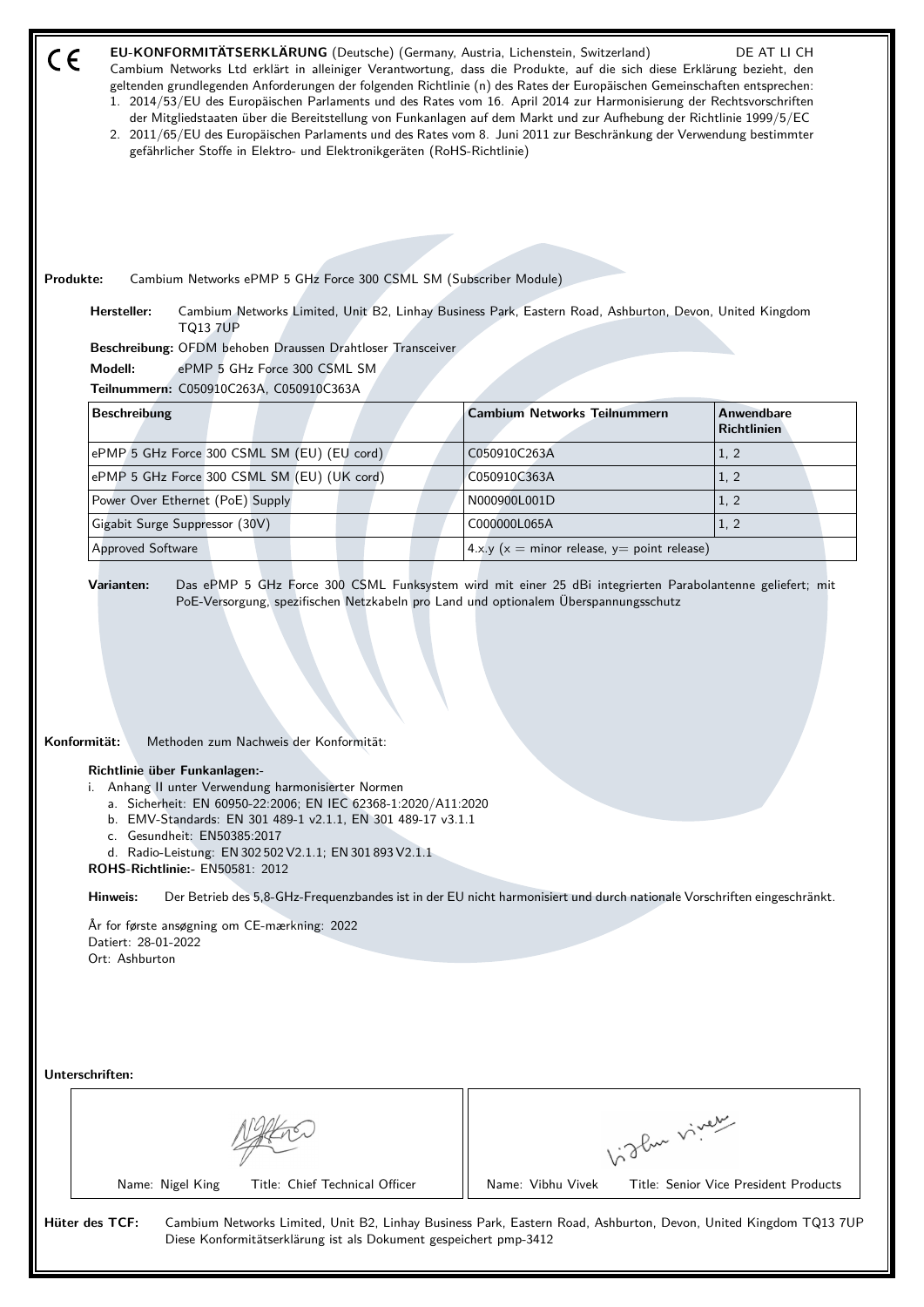| ELi VASTAVUSDEKLARATSIOON (Eestlane) (Estonia)<br>CE<br>Cambium Networks Ltd deklareerib ainuisikuliselt, et tooted, millele käesolev deklaratsioon on seotud, vastavad Euroopa<br>Ühenduste Nõukogu järgmise direktiivi (de) le kehtivatele olulistele nõuetele:<br>1. 2014/53/EU Euroopa Parlamendi ja nõukogu otsus, 16. aprill 2014, raadioseadmete turul kättesaadavaks tegemist käsitl-<br>evate liikmesriikide õigusaktide ühtlustamise ja direktiivi kehtetuks tunnistamise kohta 1999/5/EC<br>2. 2011/65/EU Euroopa Parlamendi ja nõukogu otsus, 8. juuni 2011, teatavate ohtlike ainete kasutamise piiramise kohta<br>elektri- ja elektroonikaseadmetes (ohtlike ainete kasutamise piiramise direktiiv)<br>Cambium Networks ePMP 5 GHz Force 300 CSML SM (Subscriber Module)<br>Tooted: |                                                                                                         | EE.                                   |  |  |
|---------------------------------------------------------------------------------------------------------------------------------------------------------------------------------------------------------------------------------------------------------------------------------------------------------------------------------------------------------------------------------------------------------------------------------------------------------------------------------------------------------------------------------------------------------------------------------------------------------------------------------------------------------------------------------------------------------------------------------------------------------------------------------------------------|---------------------------------------------------------------------------------------------------------|---------------------------------------|--|--|
| Tootja:<br><b>TQ13 7UP</b><br>OFDM fikseeritud välise juhtmeta transiiver<br>Kirjeldus:                                                                                                                                                                                                                                                                                                                                                                                                                                                                                                                                                                                                                                                                                                           | Cambium Networks Limited, Unit B2, Linhay Business Park, Eastern Road, Ashburton, Devon, United Kingdom |                                       |  |  |
| Mudel:<br>ePMP 5 GHz Force 300 CSML SM<br>Osade numbrid: C050910C263A, C050910C363A                                                                                                                                                                                                                                                                                                                                                                                                                                                                                                                                                                                                                                                                                                               |                                                                                                         |                                       |  |  |
| Kirjeldus                                                                                                                                                                                                                                                                                                                                                                                                                                                                                                                                                                                                                                                                                                                                                                                         | <b>Cambium Networks Osade numbrid</b>                                                                   | Kohaldatavad<br>direktiivid           |  |  |
| ePMP 5 GHz Force 300 CSML SM (EU) (EU cord)                                                                                                                                                                                                                                                                                                                                                                                                                                                                                                                                                                                                                                                                                                                                                       | C050910C263A                                                                                            | 1, 2                                  |  |  |
| ePMP 5 GHz Force 300 CSML SM (EU) (UK cord)                                                                                                                                                                                                                                                                                                                                                                                                                                                                                                                                                                                                                                                                                                                                                       | C050910C363A                                                                                            | 1, 2                                  |  |  |
| Power Over Ethernet (PoE) Supply                                                                                                                                                                                                                                                                                                                                                                                                                                                                                                                                                                                                                                                                                                                                                                  | N000900L001D                                                                                            | 1, 2                                  |  |  |
| Gigabit Surge Suppressor (30V)                                                                                                                                                                                                                                                                                                                                                                                                                                                                                                                                                                                                                                                                                                                                                                    | C000000L065A                                                                                            | 1, 2                                  |  |  |
| <b>Approved Software</b>                                                                                                                                                                                                                                                                                                                                                                                                                                                                                                                                                                                                                                                                                                                                                                          | $4.x.y(x = minor release, y = point release)$                                                           |                                       |  |  |
| Vastavus:<br>Nõuetele vastavuse tõendamiseks kasutatud meetodid:<br>Raadioseadmete direktiiv:-<br>i. Il lisa, kasutades harmoneeritud standardeid<br>a. Ohutus: EN 60950-22:2006; EN IEC 62368-1:2020/A11:2020<br>b. EMC standardid: EN 301 489-1 v2.1.1, EN 301 489-17 v3.1.1<br>c. Tervis EME: EN50385:2017<br>d. Raadio jõudlus: EN 302 502 V2.1.1; EN 301 893 V2.1.1<br>ROHS direktiiv:- EN50581: 2012<br>Märkus:<br>Sagedusalas 5,8 GHz töötav töö ei ole ELis ühtlustatud ja seda piiravad siseriiklikud õigusaktid.<br>Year of first application of CE mark: 2022<br>Kuupäevastatud: 28-01-2022<br>Koht: Ashburton                                                                                                                                                                         |                                                                                                         |                                       |  |  |
| Allkirjad:                                                                                                                                                                                                                                                                                                                                                                                                                                                                                                                                                                                                                                                                                                                                                                                        |                                                                                                         |                                       |  |  |
|                                                                                                                                                                                                                                                                                                                                                                                                                                                                                                                                                                                                                                                                                                                                                                                                   | Vidley vivey                                                                                            |                                       |  |  |
| Name: Nigel King<br>Title: Chief Technical Officer                                                                                                                                                                                                                                                                                                                                                                                                                                                                                                                                                                                                                                                                                                                                                | Name: Vibhu Vivek                                                                                       | Title: Senior Vice President Products |  |  |
| TCF valdaja:<br>Cambium Networks Limited, Unit B2, Linhay Business Park, Eastern Road, Ashburton, Devon, United Kingdom TQ13 7UP<br>See vastavusdeklaratsioon salvestatakse dokumendina pmp-3412                                                                                                                                                                                                                                                                                                                                                                                                                                                                                                                                                                                                  |                                                                                                         |                                       |  |  |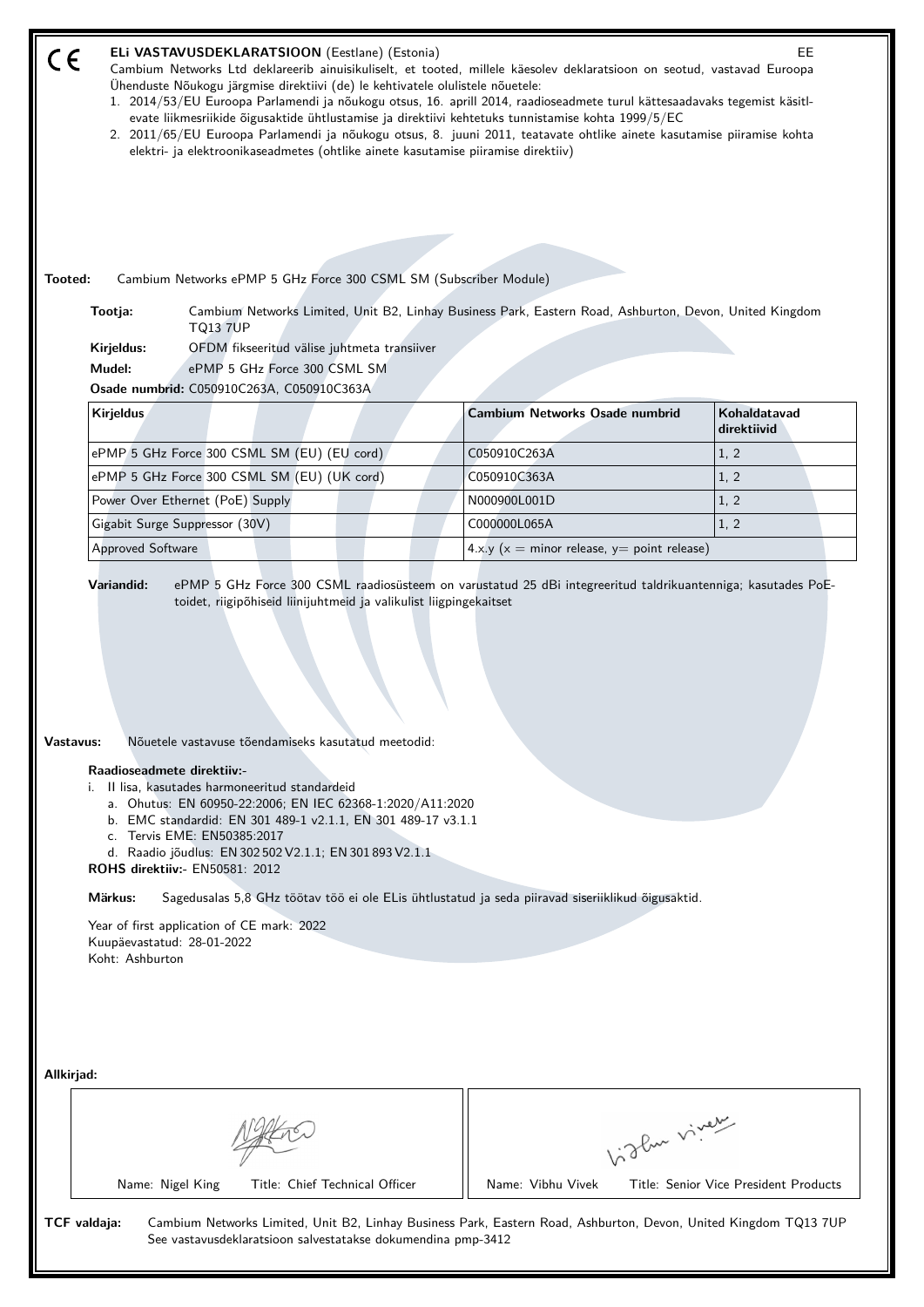| EU-VAATIMUSTENMUKAISUUSVAKUUTUS (Suomalainen) (Finland)<br>FI.<br>Cambium Networks Ltd on yksin vastuussa siitä, että tuotteet, joihin tämä vakuutus koskee, ovat Euroopan yhteisöjen<br>neuvoston seuraavien direktiivien tai niitä koskevien olennaisten vaatimusten mukaiset:<br>1. 2014/53/EU Euroopan parlamentin ja neuvoston direktiivi, annettu 16 päivänä huhtikuuta 2014, radiolaitteiden markki-<br>noille saattamista koskevan jäsenvaltioiden lainsäädännön yhdenmukaistamisesta ja direktiivin 1999/5/EC<br>2. 2011/65/EU Euroopan parlamentin ja neuvoston 8. kesäkuuta 2011 antama lausunto tiettyjen vaarallisten aineiden käytön<br>rajoittamisesta sähkö- ja elektroniikkalaitteissa (RoHS-direktiivi)<br>Cambium Networks ePMP 5 GHz Force 300 CSML SM (Subscriber Module)<br>Tuotteet:<br>Cambium Networks Limited, Unit B2, Linhay Business Park, Eastern Road, Ashburton, Devon, United Kingdom<br>Valmistaja: |                                                   |                                     |  |  |  |
|---------------------------------------------------------------------------------------------------------------------------------------------------------------------------------------------------------------------------------------------------------------------------------------------------------------------------------------------------------------------------------------------------------------------------------------------------------------------------------------------------------------------------------------------------------------------------------------------------------------------------------------------------------------------------------------------------------------------------------------------------------------------------------------------------------------------------------------------------------------------------------------------------------------------------------------|---------------------------------------------------|-------------------------------------|--|--|--|
| <b>TQ13 7UP</b><br>Kuvaus:<br>OFDM Kiinteä ulkona Langaton lähetin<br>ePMP 5 GHz Force 300 CSML SM<br>Malli:<br>Osanumerot: C050910C263A, C050910C363A                                                                                                                                                                                                                                                                                                                                                                                                                                                                                                                                                                                                                                                                                                                                                                                |                                                   |                                     |  |  |  |
| <b>Kuvaus</b>                                                                                                                                                                                                                                                                                                                                                                                                                                                                                                                                                                                                                                                                                                                                                                                                                                                                                                                         | <b>Cambium Networks Osanumerot</b>                | <b>Sovellettavat</b><br>direktiivit |  |  |  |
| ePMP 5 GHz Force 300 CSML SM (EU) (EU cord)                                                                                                                                                                                                                                                                                                                                                                                                                                                                                                                                                                                                                                                                                                                                                                                                                                                                                           | C050910C263A                                      | 1, 2                                |  |  |  |
| ePMP 5 GHz Force 300 CSML SM (EU) (UK cord)                                                                                                                                                                                                                                                                                                                                                                                                                                                                                                                                                                                                                                                                                                                                                                                                                                                                                           | C050910C363A                                      | 1, 2                                |  |  |  |
| Power Over Ethernet (PoE) Supply                                                                                                                                                                                                                                                                                                                                                                                                                                                                                                                                                                                                                                                                                                                                                                                                                                                                                                      | N000900L001D                                      | 1, 2                                |  |  |  |
| Gigabit Surge Suppressor (30V)                                                                                                                                                                                                                                                                                                                                                                                                                                                                                                                                                                                                                                                                                                                                                                                                                                                                                                        | C000000L065A                                      | 1, 2                                |  |  |  |
| <b>Approved Software</b>                                                                                                                                                                                                                                                                                                                                                                                                                                                                                                                                                                                                                                                                                                                                                                                                                                                                                                              | 4.x.y ( $x =$ minor release, $y =$ point release) |                                     |  |  |  |
| Vaatimustenmukaisuus:<br>Vaatimustenmukaisuuden osoittamismenetelmät:<br>Radiolaitteita koskeva direktiivi:-<br>i. Liitteessä II yhdenmukaistettuja standardeja käyttäen<br>a. turvallisuus: EN 60950-22:2006; EN IEC 62368-1:2020/A11:2020<br>b. EMC-standardit: EN 301 489-1 v2.1.1, EN 301 489-17 v3.1.1<br>c. Terveys EME: EN50385:2017<br>d. Radio suorituskyky: EN 302 502 V2.1.1; EN 301 893 V2.1.1<br>RoHS-direktiivi:- EN50581: 2012<br>Huomaa:<br>5.8 GHz: n taajuuskaistan toiminta ei ole EU: n yhdenmukaistettua, ja sitä rajoittavat kansalliset määräykset.                                                                                                                                                                                                                                                                                                                                                            |                                                   |                                     |  |  |  |
| CE-merkinnän ensimmäisen käyttöönoton vuosi: 2022<br>Päivätty: 28-01-2022<br>Paikka: Ashburton<br>Allekirjoitukset:                                                                                                                                                                                                                                                                                                                                                                                                                                                                                                                                                                                                                                                                                                                                                                                                                   |                                                   |                                     |  |  |  |
|                                                                                                                                                                                                                                                                                                                                                                                                                                                                                                                                                                                                                                                                                                                                                                                                                                                                                                                                       |                                                   |                                     |  |  |  |
|                                                                                                                                                                                                                                                                                                                                                                                                                                                                                                                                                                                                                                                                                                                                                                                                                                                                                                                                       |                                                   | Vidlen viner                        |  |  |  |
| Name: Vibhu Vivek<br>Title: Senior Vice President Products<br>Name: Nigel King<br>Title: Chief Technical Officer<br>TCF: n vartija:<br>Cambium Networks Limited, Unit B2, Linhay Business Park, Eastern Road, Ashburton, Devon, United Kingdom TQ13 7UP<br>Tämä vaatimustenmukaisuusvakuutus on tallennettu asiakirjaksi pmp-3412                                                                                                                                                                                                                                                                                                                                                                                                                                                                                                                                                                                                     |                                                   |                                     |  |  |  |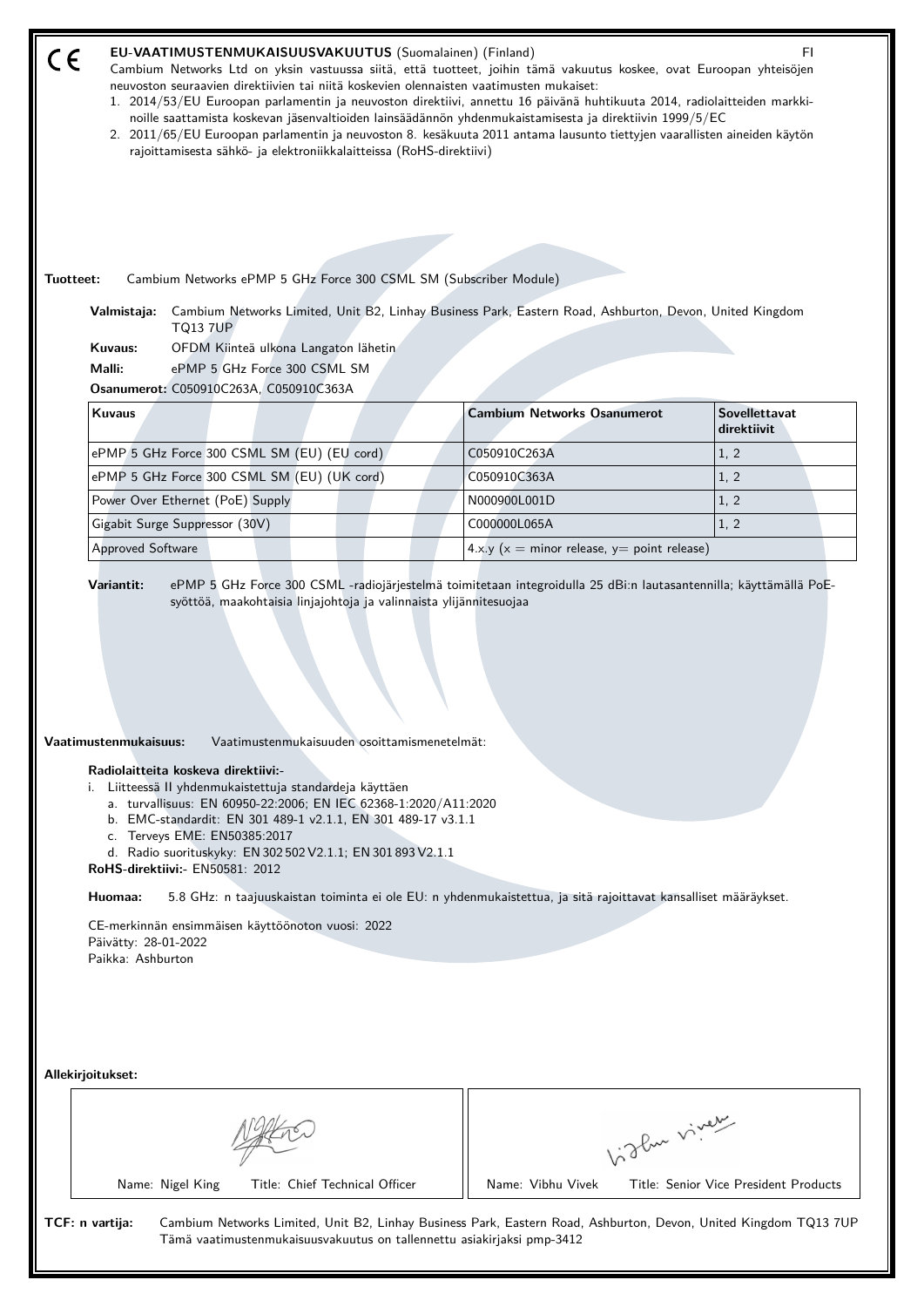| $\epsilon$                             |                                                                     |                                                                                                                                            |                                                                                                                                                                                        | DÉCLARATION DE CONFORMITÉ DE L'UE (français) (France, Luxembourg, Belgium)<br>Cambium Networks Ltd déclare sous sa seule responsabilité que les produits visés par la présente déclaration sont conformes<br>aux exigences essentielles applicables de la (des) directive (s) suivante (s) du Conseil des Communautés européennes:<br>1. 2014/53/EU odu Parlement européen et du Conseil du 16 avril 2014 concernant l'harmonisation des législations des États<br>membres relatives à la mise à disposition sur le marché des équipements hertziens et abrogeant la directive 1999/5/EC<br>2. 2011/65/EU du Parlement européen et du Conseil du 8 juin 2011 relative à la limitation de l'utilisation de certaines<br>substances dangereuses dans les équipements électriques et électroniques (directive RoHS) |                                 |                                                   | FR LU BE                              |  |
|----------------------------------------|---------------------------------------------------------------------|--------------------------------------------------------------------------------------------------------------------------------------------|----------------------------------------------------------------------------------------------------------------------------------------------------------------------------------------|------------------------------------------------------------------------------------------------------------------------------------------------------------------------------------------------------------------------------------------------------------------------------------------------------------------------------------------------------------------------------------------------------------------------------------------------------------------------------------------------------------------------------------------------------------------------------------------------------------------------------------------------------------------------------------------------------------------------------------------------------------------------------------------------------------------|---------------------------------|---------------------------------------------------|---------------------------------------|--|
|                                        |                                                                     |                                                                                                                                            |                                                                                                                                                                                        |                                                                                                                                                                                                                                                                                                                                                                                                                                                                                                                                                                                                                                                                                                                                                                                                                  |                                 |                                                   |                                       |  |
| Des produits:                          |                                                                     |                                                                                                                                            |                                                                                                                                                                                        | Cambium Networks ePMP 5 GHz Force 300 CSML SM (Subscriber Module)                                                                                                                                                                                                                                                                                                                                                                                                                                                                                                                                                                                                                                                                                                                                                |                                 |                                                   |                                       |  |
| <b>Fabricant:</b>                      |                                                                     | Kingdom TQ13 7UP                                                                                                                           |                                                                                                                                                                                        | Cambium Networks Limited, Unit B2, Linhay Business Park, Eastern Road, Ashburton, Devon, United                                                                                                                                                                                                                                                                                                                                                                                                                                                                                                                                                                                                                                                                                                                  |                                 |                                                   |                                       |  |
| La description:                        |                                                                     |                                                                                                                                            | Émetteur-récepteur sans fil extérieur fixe OFDM                                                                                                                                        |                                                                                                                                                                                                                                                                                                                                                                                                                                                                                                                                                                                                                                                                                                                                                                                                                  |                                 |                                                   |                                       |  |
| Modèle:                                |                                                                     |                                                                                                                                            | ePMP 5 GHz Force 300 CSML SM                                                                                                                                                           |                                                                                                                                                                                                                                                                                                                                                                                                                                                                                                                                                                                                                                                                                                                                                                                                                  |                                 |                                                   |                                       |  |
|                                        |                                                                     | Les numéros de pièce: C050910C263A, C050910C363A                                                                                           |                                                                                                                                                                                        |                                                                                                                                                                                                                                                                                                                                                                                                                                                                                                                                                                                                                                                                                                                                                                                                                  |                                 |                                                   |                                       |  |
| La description                         |                                                                     |                                                                                                                                            |                                                                                                                                                                                        | pièce                                                                                                                                                                                                                                                                                                                                                                                                                                                                                                                                                                                                                                                                                                                                                                                                            | Cambium Networks Les numéros de |                                                   | <b>Directives applicables</b>         |  |
|                                        |                                                                     | ePMP 5 GHz Force 300 CSML SM (EU) (EU cord)                                                                                                |                                                                                                                                                                                        | C050910C263A                                                                                                                                                                                                                                                                                                                                                                                                                                                                                                                                                                                                                                                                                                                                                                                                     |                                 |                                                   | 1, 2                                  |  |
|                                        |                                                                     | ePMP 5 GHz Force 300 CSML SM (EU) (UK cord)                                                                                                |                                                                                                                                                                                        | C050910C363A                                                                                                                                                                                                                                                                                                                                                                                                                                                                                                                                                                                                                                                                                                                                                                                                     |                                 |                                                   | 1, 2                                  |  |
|                                        | Power Over Ethernet (PoE) Supply                                    |                                                                                                                                            |                                                                                                                                                                                        | N000900L001D                                                                                                                                                                                                                                                                                                                                                                                                                                                                                                                                                                                                                                                                                                                                                                                                     |                                 |                                                   | 1, 2                                  |  |
|                                        | Gigabit Surge Suppressor (30V)                                      |                                                                                                                                            |                                                                                                                                                                                        | C000000L065A                                                                                                                                                                                                                                                                                                                                                                                                                                                                                                                                                                                                                                                                                                                                                                                                     |                                 |                                                   | 1, 2                                  |  |
| Approved Software                      |                                                                     |                                                                                                                                            |                                                                                                                                                                                        |                                                                                                                                                                                                                                                                                                                                                                                                                                                                                                                                                                                                                                                                                                                                                                                                                  |                                 | 4.x.y ( $x =$ minor release, $y =$ point release) |                                       |  |
| Conformité:                            | c. Santé EME: EN50385:2017<br><b>Directive ROHS:- EN50581: 2012</b> | Méthodes utilisées pour démontrer la conformité:<br>Directive sur les équipements radio:-<br>i. Annexe II utilisant des normes harmonisées | a. sécurité: EN 60950-22:2006; EN IEC 62368-1:2020/A11:2020<br>b. Normes CEM: EN 301 489-1 v2.1.1, EN 301 489-17 v3.1.1<br>d. Performances radio: EN 302 502 V2.1.1; EN 301 893 V2.1.1 |                                                                                                                                                                                                                                                                                                                                                                                                                                                                                                                                                                                                                                                                                                                                                                                                                  |                                 |                                                   |                                       |  |
| Note:                                  | nationales.                                                         |                                                                                                                                            |                                                                                                                                                                                        | Le fonctionnement de la bande de fréquences 5,8 GHz n'est pas harmonisé dans l'UE et est limité par les réglementations                                                                                                                                                                                                                                                                                                                                                                                                                                                                                                                                                                                                                                                                                          |                                 |                                                   |                                       |  |
| Daté: 28-01-2022<br>Endroit: Ashburton |                                                                     | Année de première application de la marque CE: 2022                                                                                        |                                                                                                                                                                                        |                                                                                                                                                                                                                                                                                                                                                                                                                                                                                                                                                                                                                                                                                                                                                                                                                  |                                 |                                                   |                                       |  |
| Signatures:                            |                                                                     |                                                                                                                                            |                                                                                                                                                                                        |                                                                                                                                                                                                                                                                                                                                                                                                                                                                                                                                                                                                                                                                                                                                                                                                                  |                                 |                                                   |                                       |  |
|                                        |                                                                     |                                                                                                                                            |                                                                                                                                                                                        |                                                                                                                                                                                                                                                                                                                                                                                                                                                                                                                                                                                                                                                                                                                                                                                                                  |                                 |                                                   |                                       |  |
|                                        |                                                                     |                                                                                                                                            |                                                                                                                                                                                        |                                                                                                                                                                                                                                                                                                                                                                                                                                                                                                                                                                                                                                                                                                                                                                                                                  |                                 | Vigla vivey                                       |                                       |  |
|                                        | Name: Nigel King                                                    |                                                                                                                                            | Title: Chief Technical Officer                                                                                                                                                         |                                                                                                                                                                                                                                                                                                                                                                                                                                                                                                                                                                                                                                                                                                                                                                                                                  | Name: Vibhu Vivek               |                                                   | Title: Senior Vice President Products |  |
| Gardien du TCF:                        |                                                                     |                                                                                                                                            |                                                                                                                                                                                        | Cambium Networks Limited, Unit B2, Linhay Business Park, Eastern Road, Ashburton, Devon, United Kingdom TQ13 7UP<br>Cette déclaration de conformité est stockée en tant que document pmp-3412                                                                                                                                                                                                                                                                                                                                                                                                                                                                                                                                                                                                                    |                                 |                                                   |                                       |  |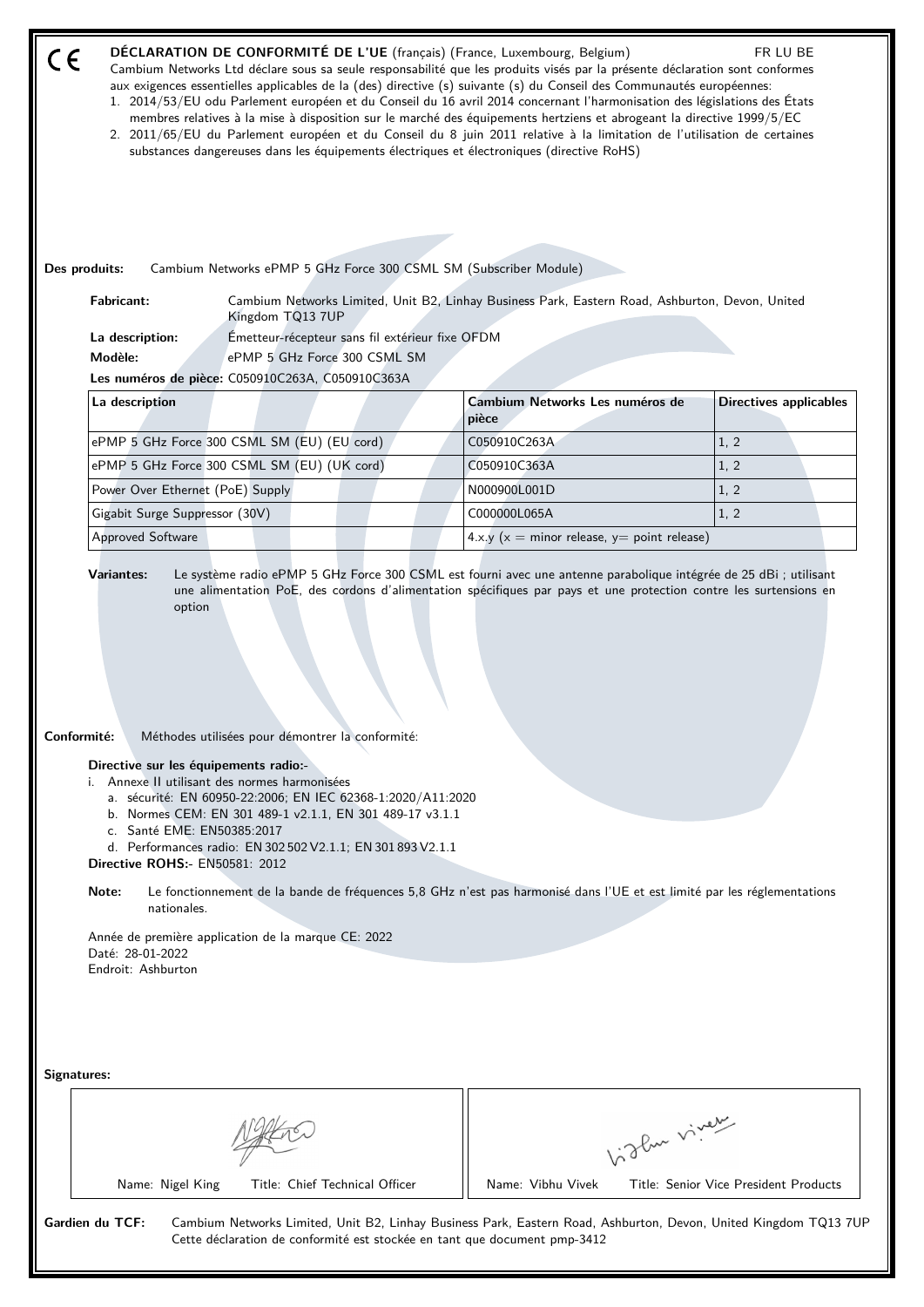| EU MEGFELELŐSÉGI NYILATKOZAT (Magyar) (Hungary)<br>$C \in$<br>Cambium Networks Ltd kizárólagos felelőssége mellett kijelenti, hogy a termékek, amelyekre ez a nyilatkozat vonatkozik,<br>megfelelnek az Európai Közösségek Tanácsának következő irányelv (ek) nek vonatkozó alapvető követelményeinek:<br>1. 2014/53/EU Az Európai Parlament és a Tanács 2014. április 16-i rendelete a rádióberendezések forgalomba hozatalára<br>vonatkozó tagállami jogszabályok összehangolásáról és az irányelv hatályon kívül helyezéséről 1999/5/EC<br>2. 2011/65/EU Az Európai Parlament és a Tanács 2011. június 8-i határozata az egyes veszélyes anyagok elektromos és<br>elektronikus berendezésekben való alkalmazásának korlátozásáról (RoHS irányelv) |                                                   | HU                                    |
|------------------------------------------------------------------------------------------------------------------------------------------------------------------------------------------------------------------------------------------------------------------------------------------------------------------------------------------------------------------------------------------------------------------------------------------------------------------------------------------------------------------------------------------------------------------------------------------------------------------------------------------------------------------------------------------------------------------------------------------------------|---------------------------------------------------|---------------------------------------|
|                                                                                                                                                                                                                                                                                                                                                                                                                                                                                                                                                                                                                                                                                                                                                      |                                                   |                                       |
| Termékek:<br>Cambium Networks ePMP 5 GHz Force 300 CSML SM (Subscriber Module)                                                                                                                                                                                                                                                                                                                                                                                                                                                                                                                                                                                                                                                                       |                                                   |                                       |
| Gyártó:<br>Cambium Networks Limited, Unit B2, Linhay Business Park, Eastern Road, Ashburton, Devon, United Kingdom<br><b>TQ13 7UP</b>                                                                                                                                                                                                                                                                                                                                                                                                                                                                                                                                                                                                                |                                                   |                                       |
| Leírás:<br>OFDM Fix Kültéri Vezeték nélküli Adóvevő                                                                                                                                                                                                                                                                                                                                                                                                                                                                                                                                                                                                                                                                                                  |                                                   |                                       |
| ePMP 5 GHz Force 300 CSML SM<br>Modell:                                                                                                                                                                                                                                                                                                                                                                                                                                                                                                                                                                                                                                                                                                              |                                                   |                                       |
| Cikkszámok: C050910C263A, C050910C363A<br>Leírás                                                                                                                                                                                                                                                                                                                                                                                                                                                                                                                                                                                                                                                                                                     | Cambium Networks Cikkszámok                       | Alkalmazandó                          |
|                                                                                                                                                                                                                                                                                                                                                                                                                                                                                                                                                                                                                                                                                                                                                      |                                                   | irányelvek                            |
| ePMP 5 GHz Force 300 CSML SM (EU) (EU cord)                                                                                                                                                                                                                                                                                                                                                                                                                                                                                                                                                                                                                                                                                                          | C050910C263A                                      | 1, 2                                  |
| ePMP 5 GHz Force 300 CSML SM (EU) (UK cord)                                                                                                                                                                                                                                                                                                                                                                                                                                                                                                                                                                                                                                                                                                          | C050910C363A                                      | 1, 2                                  |
| Power Over Ethernet (PoE) Supply                                                                                                                                                                                                                                                                                                                                                                                                                                                                                                                                                                                                                                                                                                                     | N000900L001D                                      | 1, 2                                  |
| Gigabit Surge Suppressor (30V)                                                                                                                                                                                                                                                                                                                                                                                                                                                                                                                                                                                                                                                                                                                       | C000000L065A                                      | 1, 2                                  |
| <b>Approved Software</b>                                                                                                                                                                                                                                                                                                                                                                                                                                                                                                                                                                                                                                                                                                                             | 4.x.y ( $x =$ minor release, $y =$ point release) |                                       |
| Megfelelőség:<br>A megfelelőség igazolására használt módszerek:<br>Rádióberendezésekről szóló irányelv:-<br>i. II. Mellékletet harmonizált szabványok alkalmazásával<br>a. Biztonság: EN 60950-22:2006; EN IEC 62368-1:2020/A11:2020<br>b. EMC szabványok: EN 301 489-1 v2.1.1, EN 301 489-17 v3.1.1<br>c. Egészségügyi EME: EN50385:2017<br>d. Rádió teljesítmény: EN 302 502 V2.1.1; EN 301 893 V2.1.1<br>ROHS irányelv:- EN50581: 2012                                                                                                                                                                                                                                                                                                            |                                                   |                                       |
| Megjegyzés:<br>Az 5,8 GHz-es frekvenciasáv működtetése nem harmonizált az EU-ban, és a nemzeti szabályozás korlátozza.                                                                                                                                                                                                                                                                                                                                                                                                                                                                                                                                                                                                                               |                                                   |                                       |
| Year of first application of CE mark: 2022<br>Keltezett: 28-01-2022<br>Hely: Ashburton                                                                                                                                                                                                                                                                                                                                                                                                                                                                                                                                                                                                                                                               |                                                   |                                       |
| Aláírások:                                                                                                                                                                                                                                                                                                                                                                                                                                                                                                                                                                                                                                                                                                                                           |                                                   |                                       |
|                                                                                                                                                                                                                                                                                                                                                                                                                                                                                                                                                                                                                                                                                                                                                      |                                                   | Light virey                           |
| Name: Nigel King<br>Title: Chief Technical Officer                                                                                                                                                                                                                                                                                                                                                                                                                                                                                                                                                                                                                                                                                                   | Name: Vibhu Vivek                                 | Title: Senior Vice President Products |
| A TCF őre:<br>Cambium Networks Limited, Unit B2, Linhay Business Park, Eastern Road, Ashburton, Devon, United Kingdom TQ13 7UP<br>Ez a Megfelelőségi nyilatkozat dokumentumként kerül tárolásra pmp-3412                                                                                                                                                                                                                                                                                                                                                                                                                                                                                                                                             |                                                   |                                       |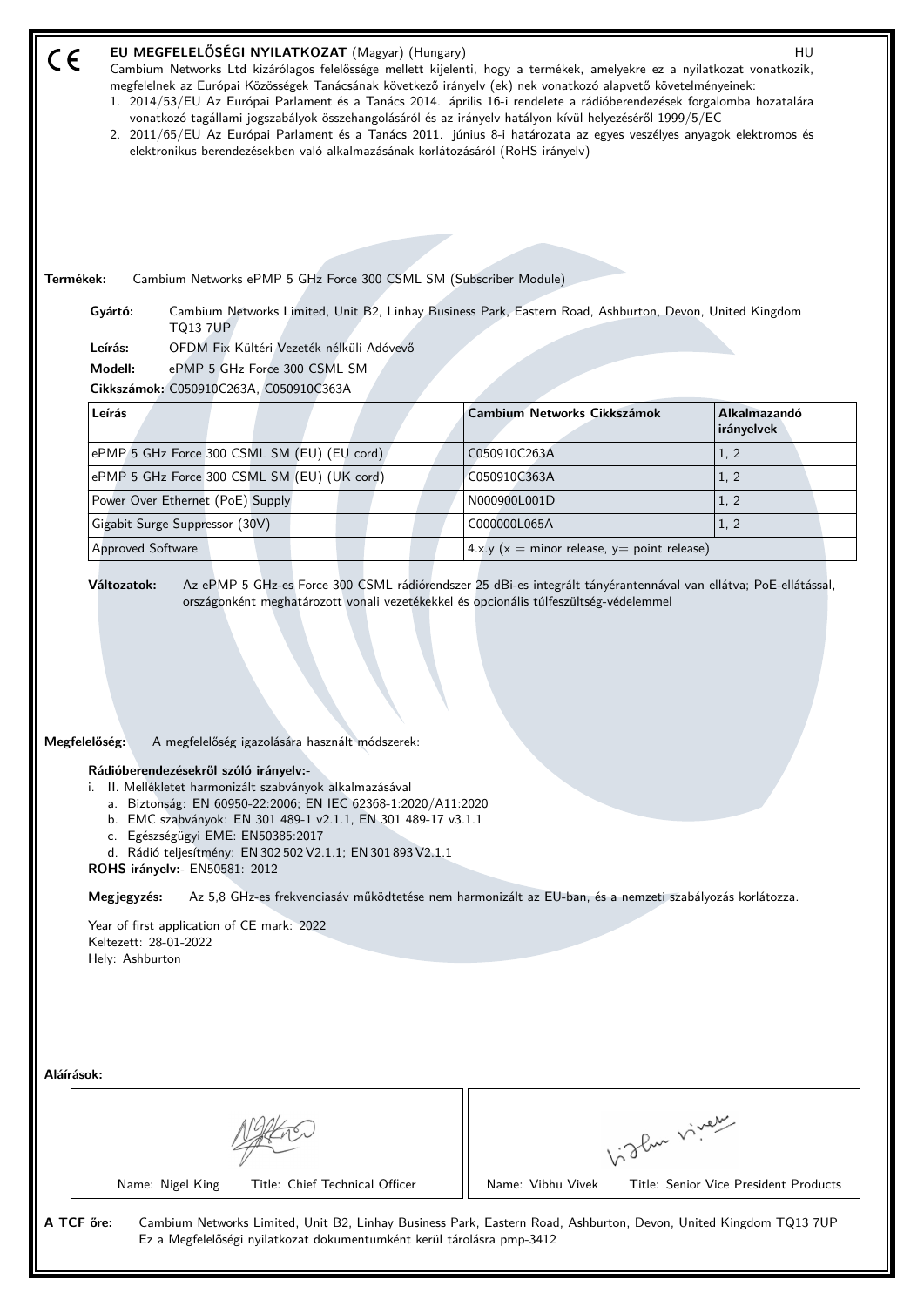|        | ESB LEYFISYFIRLÝSING (Íslenska) (Iceland)<br>IS<br>Cambium Networks Ltd lýsir því yfir á eigin ábyrgð að vörurnar, sem þessi yfirlýsing varðar, eru í samræmi við viðeigandi<br>grunnkröfur eftirfarandi tilskipana ráðsins Evrópubandalaganna:<br>1. 2014/53/EU Evrópuþingsins og ráðsins frá 16. apríl 2014 um samræmingu laga aðildarríkjanna varðandi gerð á markaði<br>fyrir útvarpsbúnað og niðurfellingu tilskipunar 1999/5/EC<br>2. 2011/65/EU Evrópuþingsins og ráðsins frá 8. júní 2011 um takmörkun á notkun tiltekinna hættulegra efna í raf- og<br>rafeindabúnaði (RoHS tilskipun) |                                                   |                                       |  |  |  |  |
|--------|-------------------------------------------------------------------------------------------------------------------------------------------------------------------------------------------------------------------------------------------------------------------------------------------------------------------------------------------------------------------------------------------------------------------------------------------------------------------------------------------------------------------------------------------------------------------------------------------------|---------------------------------------------------|---------------------------------------|--|--|--|--|
| Vörur: | Cambium Networks ePMP 5 GHz Force 300 CSML SM (Subscriber Module)                                                                                                                                                                                                                                                                                                                                                                                                                                                                                                                               |                                                   |                                       |  |  |  |  |
|        | Framleiðandi: Cambium Networks Limited, Unit B2, Linhay Business Park, Eastern Road, Ashburton, Devon, United Kingdom<br><b>TQ13 7UP</b><br>OFDM Föst úti þráðlaust senditæki<br>Lýsing:<br>Líkan:<br>ePMP 5 GHz Force 300 CSML SM<br>Hlutanúmer: C050910C263A, C050910C363A                                                                                                                                                                                                                                                                                                                    |                                                   |                                       |  |  |  |  |
|        | Lýsing                                                                                                                                                                                                                                                                                                                                                                                                                                                                                                                                                                                          | <b>Cambium Networks Hlutanúmer</b>                | Gildandi tilskipanir                  |  |  |  |  |
|        | ePMP 5 GHz Force 300 CSML SM (EU) (EU cord)                                                                                                                                                                                                                                                                                                                                                                                                                                                                                                                                                     | C050910C263A                                      | 1, 2                                  |  |  |  |  |
|        | ePMP 5 GHz Force 300 CSML SM (EU) (UK cord)                                                                                                                                                                                                                                                                                                                                                                                                                                                                                                                                                     | C050910C363A                                      | 1, 2                                  |  |  |  |  |
|        | Power Over Ethernet (PoE) Supply                                                                                                                                                                                                                                                                                                                                                                                                                                                                                                                                                                | N000900L001D                                      | 1, 2                                  |  |  |  |  |
|        | Gigabit Surge Suppressor (30V)                                                                                                                                                                                                                                                                                                                                                                                                                                                                                                                                                                  | C000000L065A                                      | 1, 2                                  |  |  |  |  |
|        | <b>Approved Software</b>                                                                                                                                                                                                                                                                                                                                                                                                                                                                                                                                                                        | 4.x.y ( $x =$ minor release, $y =$ point release) |                                       |  |  |  |  |
|        | Samræmi:<br>Aðferðir sem notaðar eru til að sýna fram á samræmi:<br>Tilskipun um útvarpsbylgjur:-<br>i. II. Viðauki með samhæfðum stöðlum<br>a. Öryggi: EN 60950-22:2006; EN IEC 62368-1:2020/A11:2020<br>b. EMC staðlar: EN 301 489-1 v2.1.1, EN 301 489-17 v3.1.1<br>c. Heilsa EME: EN50385:2017<br>d. Útvarp flutningur: EN 302 502 V2.1.1; EN 301 893 V2.1.1<br>ROHS tilskipun:- EN50581: 2012<br>Athugið:<br>Rekstur 5,8 GHz tíðnisviðsins er ekki samræmd í ESB og er bundið af landslögum.<br>Ár fyrstu umsóknar CE-merkis: 2022<br>Dags: 28-01-2022<br>Staður: Ashburton                |                                                   |                                       |  |  |  |  |
|        | Undirskrift:                                                                                                                                                                                                                                                                                                                                                                                                                                                                                                                                                                                    | Vight virey                                       |                                       |  |  |  |  |
|        | Title: Chief Technical Officer                                                                                                                                                                                                                                                                                                                                                                                                                                                                                                                                                                  | Name: Vibhu Vivek                                 | Title: Senior Vice President Products |  |  |  |  |
|        | Name: Nigel King                                                                                                                                                                                                                                                                                                                                                                                                                                                                                                                                                                                |                                                   |                                       |  |  |  |  |
|        | Umsjónarmaður TCF:<br>Cambium Networks Limited, Unit B2, Linhay Business Park, Eastern Road, Ashburton, Devon, United Kingdom TQ13<br>7UP<br>Pessi yfirlýsing um samræmi er geymd sem skjal pmp-3412                                                                                                                                                                                                                                                                                                                                                                                            |                                                   |                                       |  |  |  |  |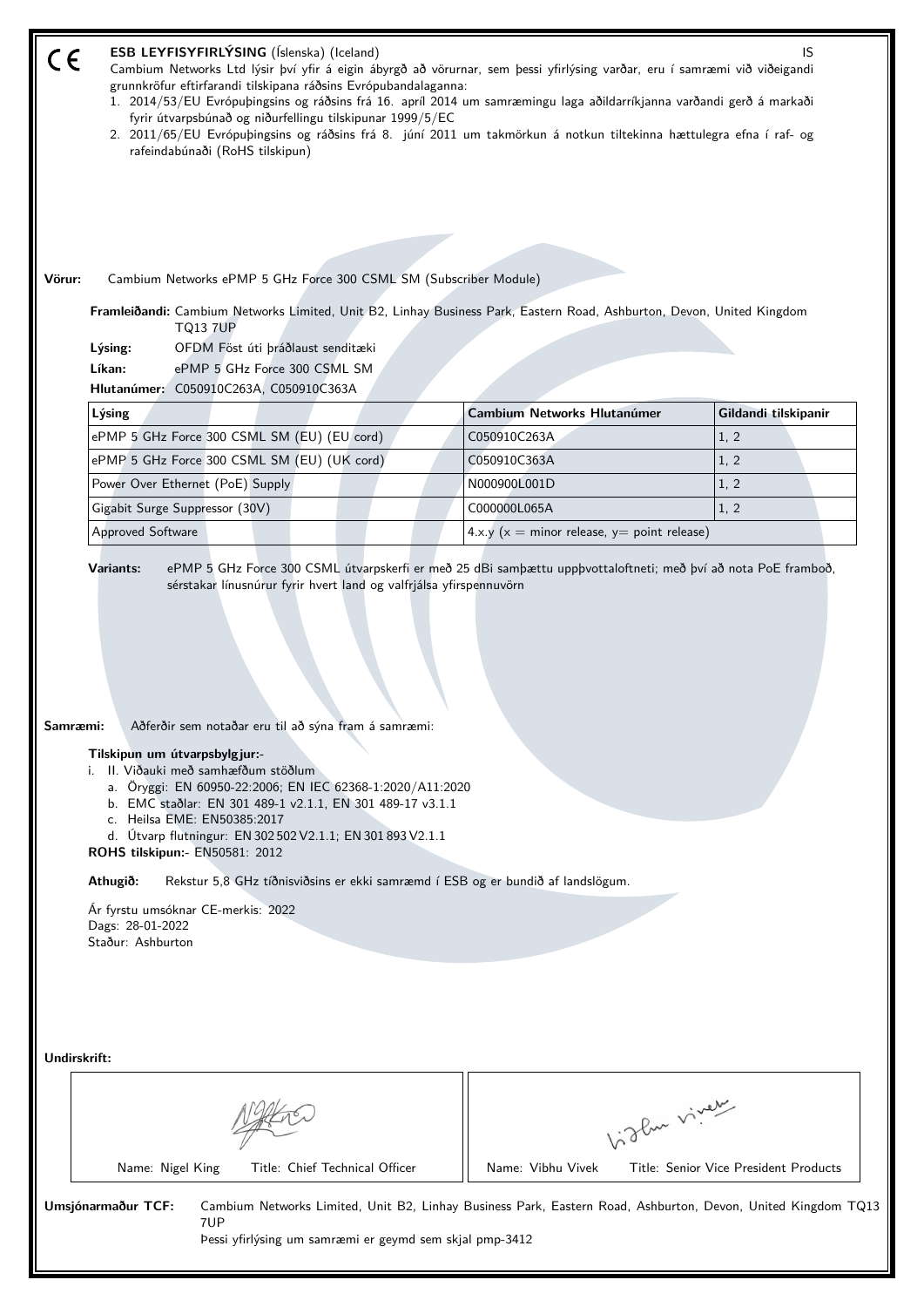| CE<br>Táirgí: | DEARBHÚ COMHLÁNÚ AN AE (Gaeilge) (Ireland)<br>Cambium Networks Ltd de réir a fhreagrachta amháin go gcomhlíonann na táirgí, lena mbaineann an dearbhú seo, na ceanglais<br>riachtanacha is infheidhme de Threoir (í) de chuid Chomhairle na gComhphobal Eorpach:<br>1. 2014/53/EU ó Pharlaimint na hEorpa agus ón gComhairle an 16 Aibreán 2014 maidir le comhchuibhiú dhlíthe na mBallstát<br>a bhaineann le trealamh raidió a chur ar fáil ar an margadh agus lena n-aisghairtear Treoir 1999/5/EC<br>2. 2011/65/EU ó Pharlaimint na hEorpa agus ón gComhairle an 8 Meitheamh 2011 maidir le srianadh ar úsáid substaintí<br>guaiseacha áirithe i dtrealamh leictreach agus leictreonach (Treoir RoHS)<br>Cambium Networks ePMP 5 GHz Force 300 CSML SM (Subscriber Module)                                                                                                         |                                                                   | IE                                    |  |  |
|---------------|---------------------------------------------------------------------------------------------------------------------------------------------------------------------------------------------------------------------------------------------------------------------------------------------------------------------------------------------------------------------------------------------------------------------------------------------------------------------------------------------------------------------------------------------------------------------------------------------------------------------------------------------------------------------------------------------------------------------------------------------------------------------------------------------------------------------------------------------------------------------------------------|-------------------------------------------------------------------|---------------------------------------|--|--|
|               | Déantóir:<br>Cambium Networks Limited, Unit B2, Linhay Business Park, Eastern Road, Ashburton, Devon, United Kingdom<br><b>TQ13 7UP</b><br>Cur síos:<br>OFDM Seoltóir Gan Sreang Lasmuigh Seasta                                                                                                                                                                                                                                                                                                                                                                                                                                                                                                                                                                                                                                                                                      |                                                                   |                                       |  |  |
|               | Mionsamhail:<br>ePMP 5 GHz Force 300 CSML SM                                                                                                                                                                                                                                                                                                                                                                                                                                                                                                                                                                                                                                                                                                                                                                                                                                          |                                                                   |                                       |  |  |
|               | Uimhreacha cuid: C050910C263A, C050910C363A                                                                                                                                                                                                                                                                                                                                                                                                                                                                                                                                                                                                                                                                                                                                                                                                                                           |                                                                   |                                       |  |  |
|               | Cur síos                                                                                                                                                                                                                                                                                                                                                                                                                                                                                                                                                                                                                                                                                                                                                                                                                                                                              | Cambium Networks Uimhreacha cuid                                  | <b>Treoracha Infheidhme</b>           |  |  |
|               | ePMP 5 GHz Force 300 CSML SM (EU) (EU cord)                                                                                                                                                                                                                                                                                                                                                                                                                                                                                                                                                                                                                                                                                                                                                                                                                                           | C050910C263A                                                      | 1, 2                                  |  |  |
|               | ePMP 5 GHz Force 300 CSML SM (EU) (UK cord)                                                                                                                                                                                                                                                                                                                                                                                                                                                                                                                                                                                                                                                                                                                                                                                                                                           | C050910C363A                                                      | 1, 2                                  |  |  |
|               | Power Over Ethernet (PoE) Supply                                                                                                                                                                                                                                                                                                                                                                                                                                                                                                                                                                                                                                                                                                                                                                                                                                                      | N000900L001D                                                      | 1, 2                                  |  |  |
|               | Gigabit Surge Suppressor (30V)<br><b>Approved Software</b>                                                                                                                                                                                                                                                                                                                                                                                                                                                                                                                                                                                                                                                                                                                                                                                                                            | C000000L065A<br>4.x.y ( $x =$ minor release, $y =$ point release) | 1, 2                                  |  |  |
|               | <b>Athruithe:</b><br>Soláthraítear córas raidió ePMP 5 GHz Force 300 CSML le antenna mias comhtháite 25 dBi; ag baint úsáide as<br>soláthar PoE, cordaí líne ar leith in aghaidh na tíre agus cosaint roghnach borrtha<br>Comhréireacht:<br>Modhanna a úsáidtear chun comhréireacht a léiriú:<br>Treoir Trealamh Raidió:-<br>i. Iarscríbhinn II ag baint úsáide as caighdeáin chomhchuibhithe<br>a. Sábháilteacht: EN 60950-22:2006; EN IEC 62368-1:2020/A11:2020<br>b. Caighdeáin EMC: EN 301 489-1 v2.1.1, EN 301 489-17 v3.1.1<br>c. EME Sláinte: EN50385:2017<br>d. Feidhmíocht raidió: EN 302 502 V2.1.1; EN 301 893 V2.1.1<br><b>RoHS Treoir:- EN50581: 2012</b><br>Nóta:<br>Ní chomhchuibhítear oibríocht an bhanna minicíochta 5.8 GHz san AE agus tá srianta ag rialacháin náisiúnta.<br>Bliain an chéad iarratais ar an marc CE: 2022<br>Dáta: 28-01-2022<br>Áit: Ashburton |                                                                   |                                       |  |  |
| Sínithe:      | Name: Nigel King<br>Title: Chief Technical Officer                                                                                                                                                                                                                                                                                                                                                                                                                                                                                                                                                                                                                                                                                                                                                                                                                                    | Like viney<br>Name: Vibhu Vivek                                   | Title: Senior Vice President Products |  |  |
|               | Coimeádaí an TCF:<br>Cambium Networks Limited, Unit B2, Linhay Business Park, Eastern Road, Ashburton, Devon, United Kingdom TQ137UF<br>Stóráiltear an Dearbhú Comhréireachta seo mar dhoiciméad pmp-3412                                                                                                                                                                                                                                                                                                                                                                                                                                                                                                                                                                                                                                                                             |                                                                   |                                       |  |  |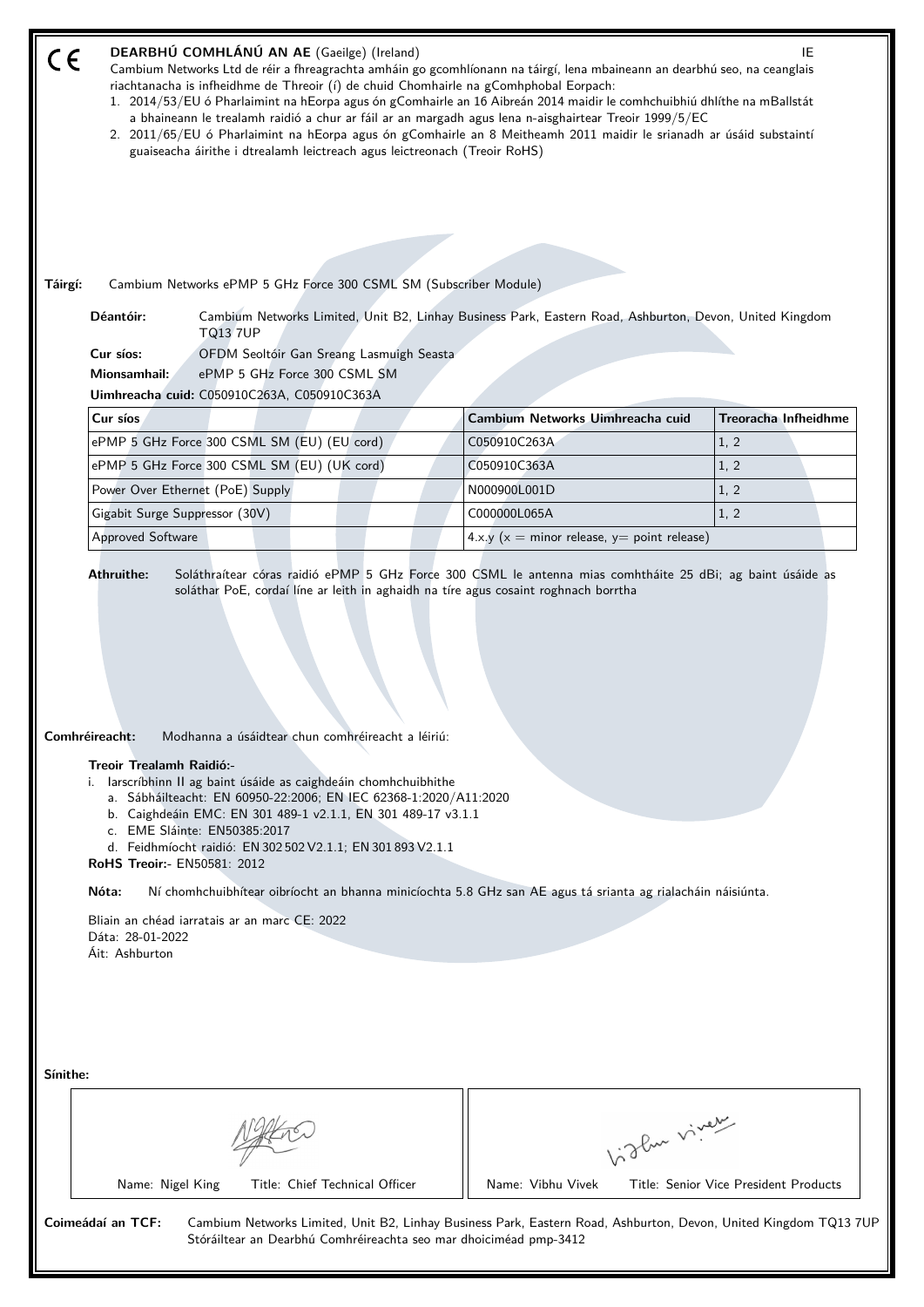| CE          |                                                                                                                     | DICHIARAZIONE DI CONFORMITÀ DELL'UE (Italiana) (Italy)<br>Cambium Networks Ltd dichiara sotto la sua esclusiva responsabilità che i prodotti ai quali si riferisce la presente dichiarazione<br>sono conformi ai requisiti essenziali applicabili della seguente Direttiva del Consiglio delle Comunità europee:<br>1. 2014/53/EU del Parlamento europeo e del Consiglio, del 16 aprile 2014, sull'armonizzazione delle legislazioni degli Stati<br>membri relative alla messa a disposizione sul mercato di apparecchiature radio e che abroga la direttiva 1999/5/CE<br>2. 2011/65/EU del Parlamento europeo e del Consiglio, dell'8 giugno 2011, sulla restrizione dell'uso di determinate sostanze<br>pericolose nelle apparecchiature elettriche ed elettroniche (direttiva RoHS) |                                                   | ΙT                                                   |
|-------------|---------------------------------------------------------------------------------------------------------------------|----------------------------------------------------------------------------------------------------------------------------------------------------------------------------------------------------------------------------------------------------------------------------------------------------------------------------------------------------------------------------------------------------------------------------------------------------------------------------------------------------------------------------------------------------------------------------------------------------------------------------------------------------------------------------------------------------------------------------------------------------------------------------------------|---------------------------------------------------|------------------------------------------------------|
| Prodotti:   |                                                                                                                     | Cambium Networks ePMP 5 GHz Force 300 CSML SM (Subscriber Module)                                                                                                                                                                                                                                                                                                                                                                                                                                                                                                                                                                                                                                                                                                                      |                                                   |                                                      |
|             | <b>Fabbricante:</b><br><b>Descrizione:</b><br>Modello:                                                              | Cambium Networks Limited, Unit B2, Linhay Business Park, Eastern Road, Ashburton, Devon, United Kingdom<br><b>TQ13 7UP</b><br>Ricetrasmettitore wireless esterno fisso OFDM<br>ePMP 5 GHz Force 300 CSML SM<br>Numeri di parte: C050910C263A, C050910C363A                                                                                                                                                                                                                                                                                                                                                                                                                                                                                                                             |                                                   |                                                      |
|             | <b>Descrizione</b>                                                                                                  |                                                                                                                                                                                                                                                                                                                                                                                                                                                                                                                                                                                                                                                                                                                                                                                        | Cambium Networks Numeri di parte                  | Direttive applicabili                                |
|             |                                                                                                                     | ePMP 5 GHz Force 300 CSML SM (EU) (EU cord)                                                                                                                                                                                                                                                                                                                                                                                                                                                                                                                                                                                                                                                                                                                                            | C050910C263A                                      | 1, 2                                                 |
|             |                                                                                                                     | ePMP 5 GHz Force 300 CSML SM (EU) (UK cord)                                                                                                                                                                                                                                                                                                                                                                                                                                                                                                                                                                                                                                                                                                                                            | C050910C363A                                      | 1, 2                                                 |
|             |                                                                                                                     | Power Over Ethernet (PoE) Supply                                                                                                                                                                                                                                                                                                                                                                                                                                                                                                                                                                                                                                                                                                                                                       | N000900L001D                                      | 1, 2                                                 |
|             | Gigabit Surge Suppressor (30V)                                                                                      |                                                                                                                                                                                                                                                                                                                                                                                                                                                                                                                                                                                                                                                                                                                                                                                        | C000000L065A                                      | 1, 2                                                 |
|             | <b>Approved Software</b>                                                                                            |                                                                                                                                                                                                                                                                                                                                                                                                                                                                                                                                                                                                                                                                                                                                                                                        | 4.x.y ( $x =$ minor release, $y =$ point release) |                                                      |
| Conformità: | c. Salute: EN50385:2017<br><b>Direttiva ROHS:- EN50581: 2012</b><br>Nota:<br>Datato: 28-01-2022<br>Posto: Ashburton | Metodi usati per dimostrare la conformità:<br>Direttiva sulle apparecchiature radio:-<br>i. Allegato II utilizzando norme armonizzate<br>a. Sicurezza: EN 60950-22:2006; EN IEC 62368-1:2020/A11:2020<br>b. Standard EMC: EN 301 489-1 v2.1.1, EN 301 489-17 v3.1.1<br>d. Prestazione radio: EN 302 502 V2.1.1; EN 301 893 V2.1.1<br>Il funzionamento della banda di frequenza a 5,8 GHz non è armonizzato nell'UE ed è limitato dalle normative nazionali.<br>Anno della prima applicazione del marchio CE: 2022                                                                                                                                                                                                                                                                      |                                                   |                                                      |
| Firme:      | Name: Nigel King                                                                                                    | Title: Chief Technical Officer                                                                                                                                                                                                                                                                                                                                                                                                                                                                                                                                                                                                                                                                                                                                                         | Name: Vibhu Vivek                                 | light vivey<br>Title: Senior Vice President Products |
|             | Custode del TCF:                                                                                                    | Cambium Networks Limited, Unit B2, Linhay Business Park, Eastern Road, Ashburton, Devon, United Kingdom TQ13 7UP<br>Questa Dichiarazione di conformità è archiviata come documento pmp-3412                                                                                                                                                                                                                                                                                                                                                                                                                                                                                                                                                                                            |                                                   |                                                      |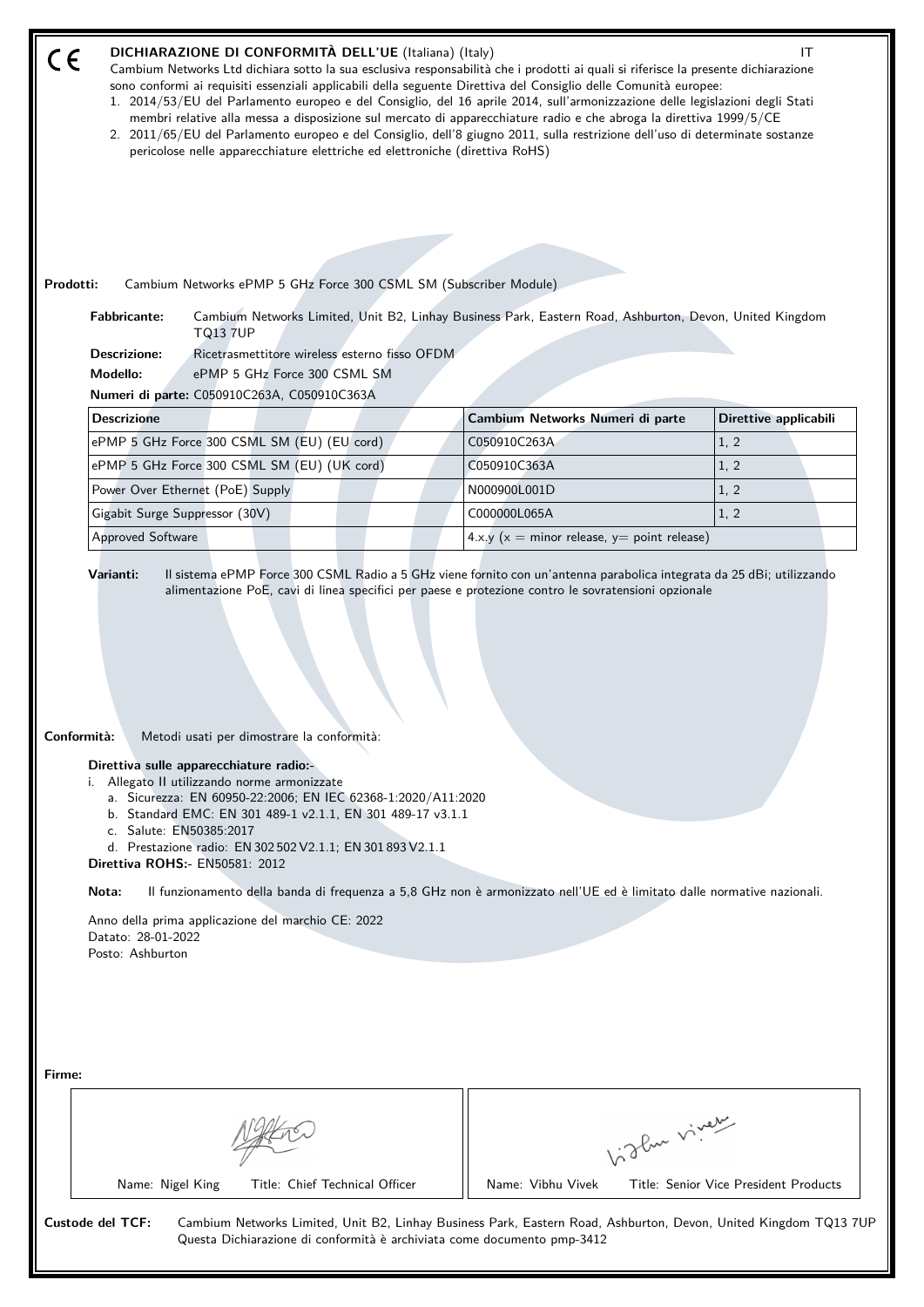| ES ATBILSTĪBAS DEKLARĀCIJA (Latvietis) (Latvia)<br>C€<br>Cambium Networks Ltd ar pilnu atbildību paziņo, ka produkti, uz kuriem attiecas šī deklarācija, atbilst piemērojamajām Eiropas<br>Kopienu Padomes (-u) direktīvas (-u) pamatprasībām:<br>1. 2014/53/EU Eiropas Parlamenta un Padomes Lēmums (2014. gada 16. aprīlis) par dalībvalstu tiesību aktu saskaņošanu<br>attiecībā uz radioiekārtu pieejamību tirgū un Direktīvas atcelšanu 1999/5/EC<br>2. 2011/65/EU Eiropas Parlamenta un Padomes Regula (2011. gada 8. jūnijs) par dažu bīstamu vielu izmantošanas ier-<br>obežošanu elektriskās un elektroniskās iekārtās (RoHS direktīva)<br>Produkti:<br>Cambium Networks ePMP 5 GHz Force 300 CSML SM (Subscriber Module)<br>Ražotājs: | Cambium Networks Limited, Unit B2, Linhay Business Park, Eastern Road, Ashburton, Devon, United Kingdom                               | LV                                    |  |  |
|-------------------------------------------------------------------------------------------------------------------------------------------------------------------------------------------------------------------------------------------------------------------------------------------------------------------------------------------------------------------------------------------------------------------------------------------------------------------------------------------------------------------------------------------------------------------------------------------------------------------------------------------------------------------------------------------------------------------------------------------------|---------------------------------------------------------------------------------------------------------------------------------------|---------------------------------------|--|--|
| <b>TQ13 7UP</b><br>OFDM fiksēta ārtelpu bezvadu uztvērējs<br>Apraksts:<br>ePMP 5 GHz Force 300 CSML SM<br><b>Modelis:</b>                                                                                                                                                                                                                                                                                                                                                                                                                                                                                                                                                                                                                       |                                                                                                                                       |                                       |  |  |
| Daļas numuri: C050910C263A, C050910C363A                                                                                                                                                                                                                                                                                                                                                                                                                                                                                                                                                                                                                                                                                                        |                                                                                                                                       |                                       |  |  |
| <b>Apraksts</b>                                                                                                                                                                                                                                                                                                                                                                                                                                                                                                                                                                                                                                                                                                                                 | Cambium Networks Daļas numuri                                                                                                         | Piemērojamās<br>direktīvas            |  |  |
| ePMP 5 GHz Force 300 CSML SM (EU) (EU cord)                                                                                                                                                                                                                                                                                                                                                                                                                                                                                                                                                                                                                                                                                                     | C050910C263A                                                                                                                          | 1, 2                                  |  |  |
| ePMP 5 GHz Force 300 CSML SM (EU) (UK cord)                                                                                                                                                                                                                                                                                                                                                                                                                                                                                                                                                                                                                                                                                                     | C050910C363A                                                                                                                          | 1, 2                                  |  |  |
| Power Over Ethernet (PoE) Supply                                                                                                                                                                                                                                                                                                                                                                                                                                                                                                                                                                                                                                                                                                                | N000900L001D                                                                                                                          | 1, 2                                  |  |  |
| Gigabit Surge Suppressor (30V)                                                                                                                                                                                                                                                                                                                                                                                                                                                                                                                                                                                                                                                                                                                  | C000000L065A                                                                                                                          | 1, 2                                  |  |  |
| <b>Approved Software</b>                                                                                                                                                                                                                                                                                                                                                                                                                                                                                                                                                                                                                                                                                                                        | 4.x.y ( $x =$ minor release, $y =$ point release)                                                                                     |                                       |  |  |
| Atbilstība:<br>Metodes, ko izmanto, lai pierādītu atbilstību:<br>Radioiekārtu direktīva:-<br>i. Il pielikums, izmantojot saskaņotus standartus<br>a. Drošība: EN 60950-22:2006; EN IEC 62368-1:2020/A11:2020<br>b. EMC standarti: EN 301 489-1 v2.1.1, EN 301 489-17 v3.1.1<br>c. Veselība EME: EN50385:2017<br>d. Radio veikums: EN 302 502 V2.1.1; EN 301 893 V2.1.1<br><b>ROHS direktīva: EN50581: 2012</b><br>Piezīme:<br>5.8 GHz frekvenču joslas darbība nav saskaņota ES, un to ierobežo valstu noteikumi.<br>CE marķējuma pirmās piemērošanas gads: 2022<br>Datets: 28-01-2022<br>Vieta: Ashburton                                                                                                                                      |                                                                                                                                       |                                       |  |  |
| Paraksti:<br>Like viney                                                                                                                                                                                                                                                                                                                                                                                                                                                                                                                                                                                                                                                                                                                         |                                                                                                                                       |                                       |  |  |
| Name: Nigel King<br>Title: Chief Technical Officer<br>TCF glabātājs:<br>Šī atbilstības deklarācija tiek saglabāta kā dokuments pmp-3412                                                                                                                                                                                                                                                                                                                                                                                                                                                                                                                                                                                                         | Name: Vibhu Vivek<br>Cambium Networks Limited, Unit B2, Linhay Business Park, Eastern Road, Ashburton, Devon, United Kingdom TQ13 7UP | Title: Senior Vice President Products |  |  |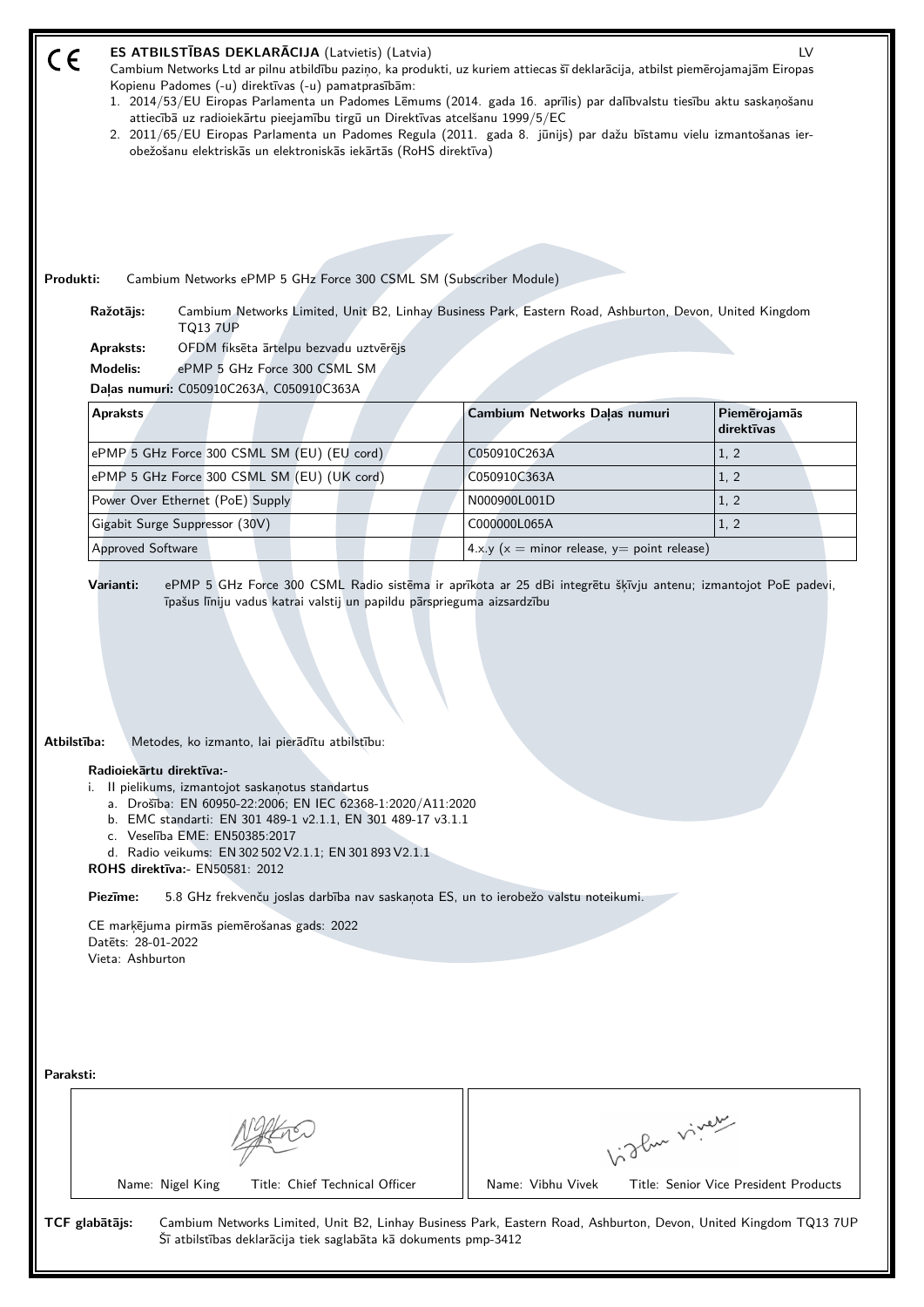| Produktai: | <b>ES ATITIKTIES DEKLARACIJA</b> (Lietuvis) (Lithuania)<br>Cambium Networks Ltd su visa atsakomybe, deklaruoja, kad gaminiai, kuriems ši deklaracija yra susiję, atitinka esminius šios<br>direktyvos (-ų) Europos Bendrijų Tarybos:<br>1. 2014/53/EU 2014 m. balandžio 16 d. Europos Parlamento ir Tarybos direktyva dėl valstybių narių įstatymų, susijusių su<br>radijo ryšio įrenginių tiekimu rinkai, suderinimo, panaikinanti direktyvą 1999/5/EC<br>2. 2011/65/EU 2011 m. birželio 8 d. Europos Parlamento ir Tarybos reglamentas dėl tam tikrų pavojingų medžiagų naudojimo<br>elektros ir elektroninėje įrangoje apribojimo (Pavojingų medžiagų naudojimo apribojimo direktyva)<br>Cambium Networks ePMP 5 GHz Force 300 CSML SM (Subscriber Module)<br>Gamintojas:<br>Cambium Networks Limited, Unit B2, Linhay Business Park, Eastern Road, Ashburton, Devon, United Kingdom<br><b>TQ13 7UP</b><br>OFDM fiksuoto lauko belaidžio transceiver<br>Apibūdinimas:<br><b>Modelis:</b><br>ePMP 5 GHz Force 300 CSML SM<br>Dalies numeriai: C050910C263A, C050910C363A |                                                   | LT                  |  |
|------------|----------------------------------------------------------------------------------------------------------------------------------------------------------------------------------------------------------------------------------------------------------------------------------------------------------------------------------------------------------------------------------------------------------------------------------------------------------------------------------------------------------------------------------------------------------------------------------------------------------------------------------------------------------------------------------------------------------------------------------------------------------------------------------------------------------------------------------------------------------------------------------------------------------------------------------------------------------------------------------------------------------------------------------------------------------------------------|---------------------------------------------------|---------------------|--|
|            | Apibūdinimas                                                                                                                                                                                                                                                                                                                                                                                                                                                                                                                                                                                                                                                                                                                                                                                                                                                                                                                                                                                                                                                               | Cambium Networks Dalies numeriai                  | Taikomos direktyvos |  |
|            | ePMP 5 GHz Force 300 CSML SM (EU) (EU cord)                                                                                                                                                                                                                                                                                                                                                                                                                                                                                                                                                                                                                                                                                                                                                                                                                                                                                                                                                                                                                                | C050910C263A                                      | 1, 2                |  |
|            | ePMP 5 GHz Force 300 CSML SM (EU) (UK cord)                                                                                                                                                                                                                                                                                                                                                                                                                                                                                                                                                                                                                                                                                                                                                                                                                                                                                                                                                                                                                                | C050910C363A                                      | 1, 2                |  |
|            | Power Over Ethernet (PoE) Supply                                                                                                                                                                                                                                                                                                                                                                                                                                                                                                                                                                                                                                                                                                                                                                                                                                                                                                                                                                                                                                           | N000900L001D                                      | 1, 2                |  |
|            | Gigabit Surge Suppressor (30V)                                                                                                                                                                                                                                                                                                                                                                                                                                                                                                                                                                                                                                                                                                                                                                                                                                                                                                                                                                                                                                             | C000000L065A                                      | 1, 2                |  |
|            | Approved Software                                                                                                                                                                                                                                                                                                                                                                                                                                                                                                                                                                                                                                                                                                                                                                                                                                                                                                                                                                                                                                                          | 4.x.y ( $x =$ minor release, $y =$ point release) |                     |  |
| Atitiktis: | Atitikties įrodymui taikomi metodai:<br><b>Radio Equipment Directive:-</b><br>i. Il priedas, kuriame naudojami suderinti standartai<br>a. Saugumas: EN 60950-22:2006; EN IEC 62368-1:2020/A11:2020<br>b. EMC standartai: EN 301 489-1 v2.1.1, EN 301 489-17 v3.1.1<br>c. Sveikata EME: EN50385:2017<br>d. Radijo veikimas: EN 302 502 V2.1.1; EN 301 893 V2.1.1<br>ROHS direktyva:- EN50581: 2012<br>Pastaba:<br>5.8 GHz dažnių juostos veikimas ES nėra suderintas, ir jį riboja nacionaliniai teisės aktai.<br>CE ženklo pirmojo taikymo metai: 2022<br>Data: 28-01-2022<br>Vieta: Ashburton                                                                                                                                                                                                                                                                                                                                                                                                                                                                             |                                                   |                     |  |
| Parašai:   | Title: Chief Technical Officer<br>Name: Nigel King                                                                                                                                                                                                                                                                                                                                                                                                                                                                                                                                                                                                                                                                                                                                                                                                                                                                                                                                                                                                                         | Vidley viner<br>Name: Vibhu Vivek                 |                     |  |
|            | Title: Senior Vice President Products<br>TCF valdytojas:<br>Cambium Networks Limited, Unit B2, Linhay Business Park, Eastern Road, Ashburton, Devon, United Kingdom TQ13 7UP<br>Ši atitikties deklaracija saugoma kaip dokumentas pmp-3412                                                                                                                                                                                                                                                                                                                                                                                                                                                                                                                                                                                                                                                                                                                                                                                                                                 |                                                   |                     |  |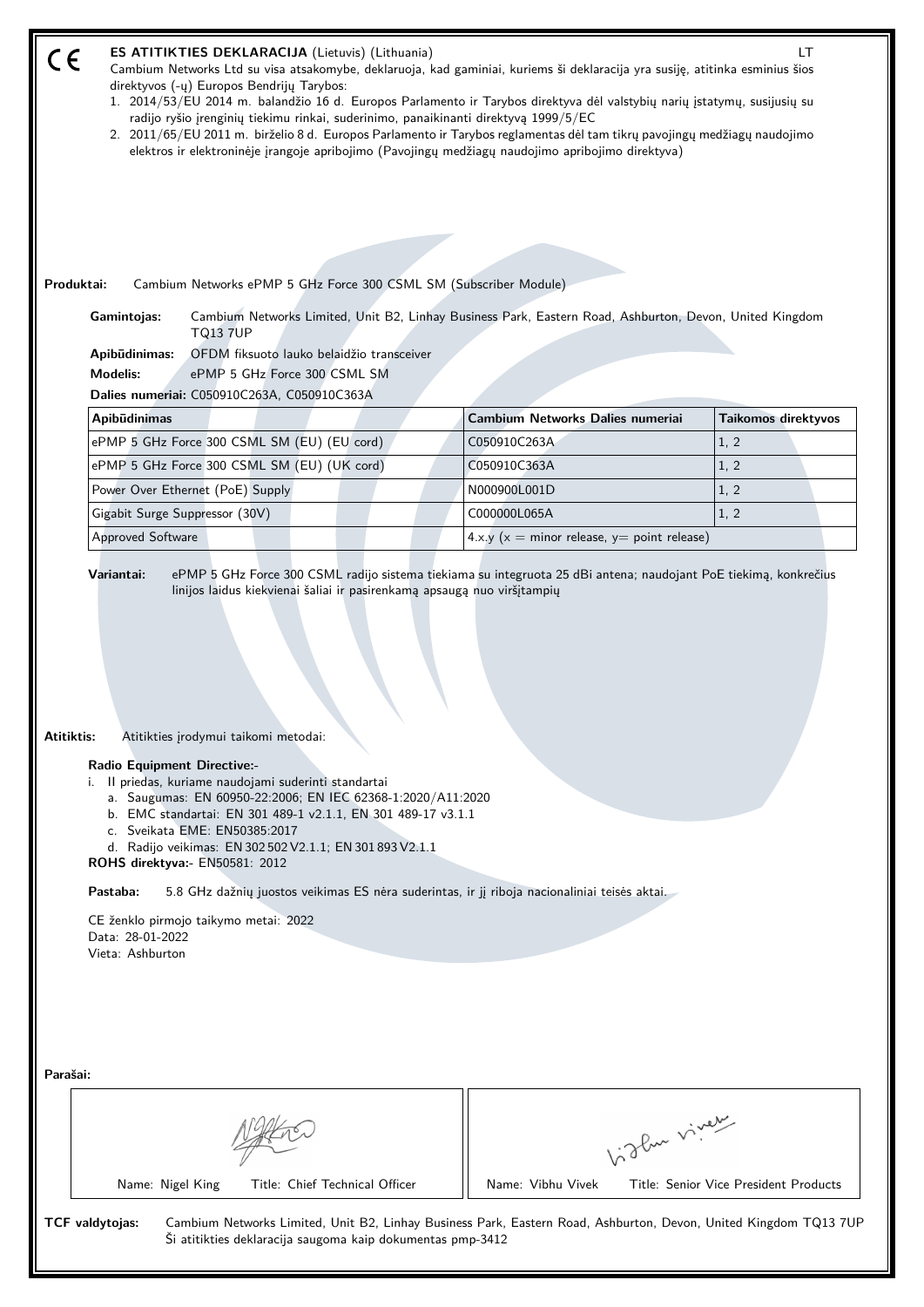| DIKJARAZZJONI TA 'KONFORMITÀ TA' L-UE (Malti) (Malta)<br>MT<br>C€<br>Cambium Networks Ltd tiddikjara taht ir-responsabbiltà unika taghha li l-prodotti, li maghhom tirrelata din id-dikjarazzjoni,<br>jikkonformaw mar-rekwiżiti essenzjali applikabbli tad-Direttiva (jiet) li gejja tal-Kunsill tal-Komunitajiet Ewropej:<br>1. 2014/53/EU tal-Parlament Ewropew u tal-Kunsill tas-16 ta 'April 2014 dwar l-armonizzazzjoni tal-liğijiet tal-Istati Membri<br>relatati mat-tqeghid fis-suq ta' taghmir tar-radju u li thassar id-Direttiva 1999/5/EC<br>2. 2011/65/EU tal-Parlament Ewropew u tal-Kunsill tat-8 ta 'Gunju 2011 dwar ir-restrizzjoni tal-użu ta' certi sustanzi<br>perikolużi fit-taghmir elettriku u elettroniku (Direttiva RoHS) |                                |                                                                                                         |              |                                                                                                              |
|-----------------------------------------------------------------------------------------------------------------------------------------------------------------------------------------------------------------------------------------------------------------------------------------------------------------------------------------------------------------------------------------------------------------------------------------------------------------------------------------------------------------------------------------------------------------------------------------------------------------------------------------------------------------------------------------------------------------------------------------------------|--------------------------------|---------------------------------------------------------------------------------------------------------|--------------|--------------------------------------------------------------------------------------------------------------|
| Prodotti:<br>Cambium Networks ePMP 5 GHz Force 300 CSML SM (Subscriber Module)                                                                                                                                                                                                                                                                                                                                                                                                                                                                                                                                                                                                                                                                      |                                |                                                                                                         |              |                                                                                                              |
| Fabbrikant:<br><b>TQ13 7UP</b><br><b>OFDM</b> Transceiver Wireless Fixed Outdoor<br>Deskrizzjoni:<br>Mudell:<br>ePMP 5 GHz Force 300 CSML SM                                                                                                                                                                                                                                                                                                                                                                                                                                                                                                                                                                                                        |                                | Cambium Networks Limited, Unit B2, Linhay Business Park, Eastern Road, Ashburton, Devon, United Kingdom |              |                                                                                                              |
| Numri ta 'parti: C050910C263A, C050910C363A                                                                                                                                                                                                                                                                                                                                                                                                                                                                                                                                                                                                                                                                                                         |                                |                                                                                                         |              |                                                                                                              |
| <b>Deskrizzjoni</b>                                                                                                                                                                                                                                                                                                                                                                                                                                                                                                                                                                                                                                                                                                                                 |                                | Cambium Networks Numri ta 'parti                                                                        |              | Direttivi applikabbli                                                                                        |
| ePMP 5 GHz Force 300 CSML SM (EU) (EU cord)                                                                                                                                                                                                                                                                                                                                                                                                                                                                                                                                                                                                                                                                                                         |                                | C050910C263A                                                                                            |              | 1, 2                                                                                                         |
| ePMP 5 GHz Force 300 CSML SM (EU) (UK cord)                                                                                                                                                                                                                                                                                                                                                                                                                                                                                                                                                                                                                                                                                                         |                                | C050910C363A                                                                                            |              | 1, 2                                                                                                         |
| Power Over Ethernet (PoE) Supply                                                                                                                                                                                                                                                                                                                                                                                                                                                                                                                                                                                                                                                                                                                    |                                | N000900L001D                                                                                            |              | 1, 2                                                                                                         |
| Gigabit Surge Suppressor (30V)                                                                                                                                                                                                                                                                                                                                                                                                                                                                                                                                                                                                                                                                                                                      |                                | C000000L065A                                                                                            |              | 1, 2                                                                                                         |
| <b>Approved Software</b>                                                                                                                                                                                                                                                                                                                                                                                                                                                                                                                                                                                                                                                                                                                            |                                | 4.x.y ( $x =$ minor release, $y =$ point release)                                                       |              |                                                                                                              |
| Metodi użati biex juru l-konformità:<br>Konformità:<br>Direttiva dwar Taghmir tar-Radju:-<br>i. Anness II bl-użu ta 'standards armonizzati<br>a. Sigurtà: EN 60950-22:2006; EN IEC 62368-1:2020/A11:2020<br>b. Standards EMC: EN 301 489-1 v2.1.1, EN 301 489-17 v3.1.1<br>c. Sahha EME: EN50385:2017<br>d. Prestazzjoni tar-radju: EN 302 502 V2.1.1; EN 301 893 V2.1.1<br>Id-Direttiva ROHS:- EN50581: 2012<br>It-thaddim tal-medda ta 'frekwenzi 5.8 GHz mhuwiex armonizzat fl-UE u huwa ristrett b'regolamenti nazzjonali.<br>Nota:<br>Sena ta 'l-ewwel applikazzioni tal-marka CE: 2022<br>Datata: 28-01-2022<br>Poġġi: Ashburton                                                                                                              |                                |                                                                                                         |              |                                                                                                              |
| Firem:                                                                                                                                                                                                                                                                                                                                                                                                                                                                                                                                                                                                                                                                                                                                              |                                |                                                                                                         | higher viney |                                                                                                              |
| Name: Nigel King                                                                                                                                                                                                                                                                                                                                                                                                                                                                                                                                                                                                                                                                                                                                    | Title: Chief Technical Officer | Name: Vibhu Vivek                                                                                       |              | Title: Senior Vice President Products                                                                        |
| Konservatur tat-TCF:<br>7UP                                                                                                                                                                                                                                                                                                                                                                                                                                                                                                                                                                                                                                                                                                                         |                                | Din id-Dikjarazzjoni ta 'Konformità hija mahzuna bhala dokument pmp-3412                                |              | Cambium Networks Limited, Unit B2, Linhay Business Park, Eastern Road, Ashburton, Devon, United Kingdom TQ13 |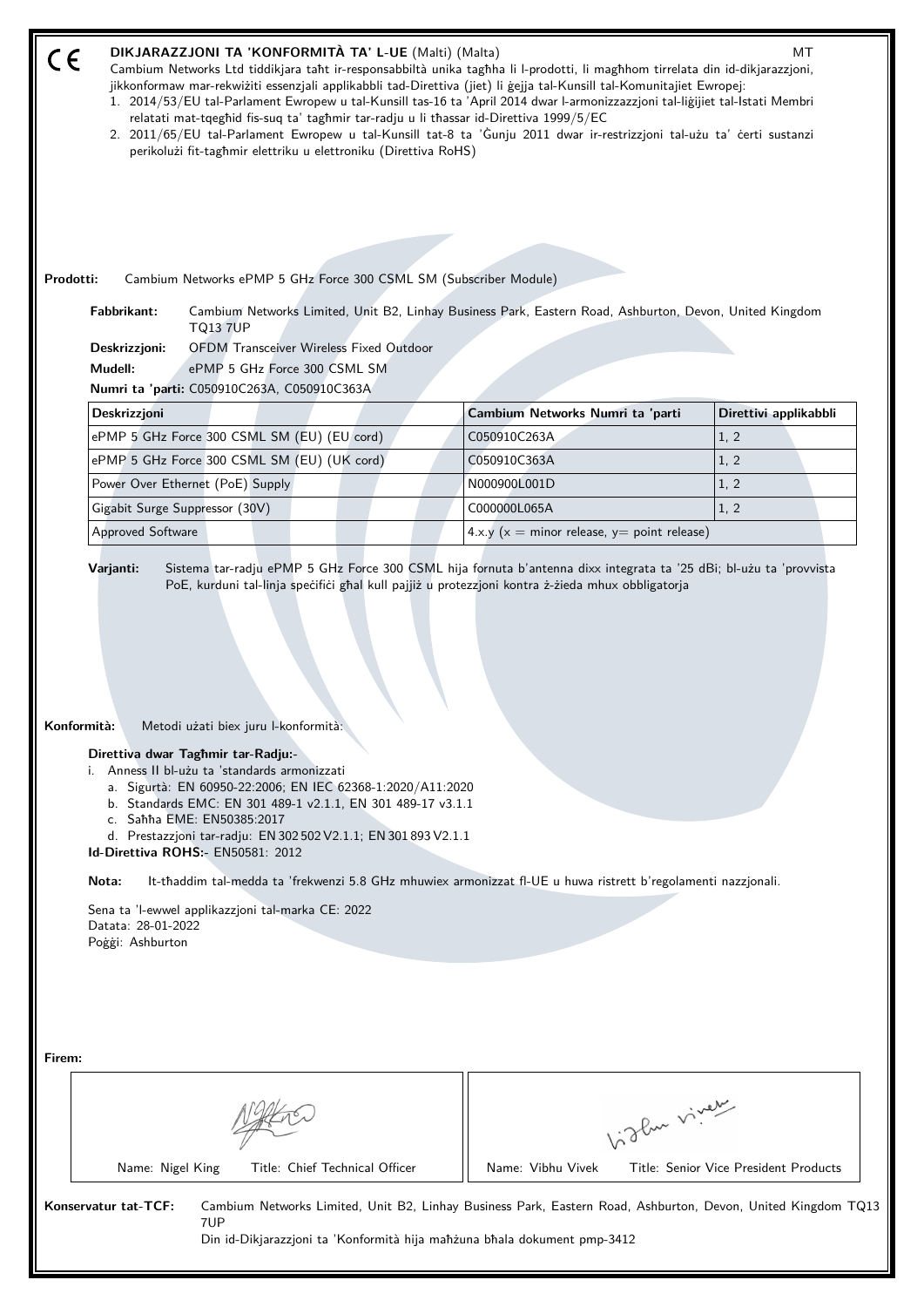| <b>EU-VERKLARING VAN OVEREENSTEMMING</b> (Nederlands) (the Netherlands)<br>NL.<br>CE<br>Cambium Networks Ltd verklaart op eigen verantwoordelijkheid dat de producten waarop deze verklaring betrekking heeft,<br>voldoen aan de toepasselijke essentiële eisen van de volgende richtlijn (en) van de Raad van de Europese Gemeenschappen:<br>1. 2014/53/EU van het Europees Parlement en de Raad van 16 april 2014 betreffende de harmonisatie van de wetgevingen<br>van de lidstaten inzake het op de markt aanbieden van radioapparatuur en tot intrekking van Richtlijn 1999/5/EC<br>2. 2011/65/EU van het Europees Parlement en de Raad van 8 juni 2011 betreffende de beperking van het gebruik van<br>bepaalde gevaarlijke stoffen in elektrische en elektronische apparatuur (RoHS-richtlijn) |                  |                                                                         |                                                                                                 |                                       |
|-------------------------------------------------------------------------------------------------------------------------------------------------------------------------------------------------------------------------------------------------------------------------------------------------------------------------------------------------------------------------------------------------------------------------------------------------------------------------------------------------------------------------------------------------------------------------------------------------------------------------------------------------------------------------------------------------------------------------------------------------------------------------------------------------------|------------------|-------------------------------------------------------------------------|-------------------------------------------------------------------------------------------------|---------------------------------------|
| Producten:                                                                                                                                                                                                                                                                                                                                                                                                                                                                                                                                                                                                                                                                                                                                                                                            |                  |                                                                         | Cambium Networks ePMP 5 GHz Force 300 CSML SM (Subscriber Module)                               |                                       |
| Fabrikant:                                                                                                                                                                                                                                                                                                                                                                                                                                                                                                                                                                                                                                                                                                                                                                                            | Kingdom TQ13 7UP |                                                                         | Cambium Networks Limited, Unit B2, Linhay Business Park, Eastern Road, Ashburton, Devon, United |                                       |
| <b>Beschrijving:</b><br>Model:                                                                                                                                                                                                                                                                                                                                                                                                                                                                                                                                                                                                                                                                                                                                                                        |                  | OFDM Vaste draadloze buiten transceiver<br>ePMP 5 GHz Force 300 CSML SM |                                                                                                 |                                       |
| Onderdeelnummers: C050910C263A, C050910C363A                                                                                                                                                                                                                                                                                                                                                                                                                                                                                                                                                                                                                                                                                                                                                          |                  |                                                                         |                                                                                                 |                                       |
| <b>Beschrijving</b>                                                                                                                                                                                                                                                                                                                                                                                                                                                                                                                                                                                                                                                                                                                                                                                   |                  |                                                                         | <b>Cambium Networks Onderdeelnummers</b>                                                        | Toepasselijke<br>richtlijnen          |
| ePMP 5 GHz Force 300 CSML SM (EU) (EU cord)                                                                                                                                                                                                                                                                                                                                                                                                                                                                                                                                                                                                                                                                                                                                                           |                  |                                                                         | C050910C263A                                                                                    | 1, 2                                  |
| ePMP 5 GHz Force 300 CSML SM (EU) (UK cord)                                                                                                                                                                                                                                                                                                                                                                                                                                                                                                                                                                                                                                                                                                                                                           |                  |                                                                         | C050910C363A                                                                                    | 1, 2                                  |
| Power Over Ethernet (PoE) Supply                                                                                                                                                                                                                                                                                                                                                                                                                                                                                                                                                                                                                                                                                                                                                                      |                  |                                                                         | N000900L001D                                                                                    | 1, 2                                  |
| Gigabit Surge Suppressor (30V)                                                                                                                                                                                                                                                                                                                                                                                                                                                                                                                                                                                                                                                                                                                                                                        |                  |                                                                         | C000000L065A                                                                                    | 1, 2                                  |
| <b>Approved Software</b>                                                                                                                                                                                                                                                                                                                                                                                                                                                                                                                                                                                                                                                                                                                                                                              |                  |                                                                         | 4.x.y ( $x =$ minor release, $y =$ point release)                                               |                                       |
| Contormiteit:<br>Methoden die worden gebruikt om conformiteit aan te tonen:<br>Richtlijn radioapparatuur:-<br>i. Bijlage II met behulp van geharmoniseerde normen<br>a. Veiligheid: EN 60950-22:2006; EN IEC 62368-1:2020/A11:2020<br>b. EMC-normen: EN 301 489-1 v2.1.1, EN 301 489-17 v3.1.1<br>c. Gezondheid EME: EN50385:2017<br>d. Radioprestaties: EN 302 502 V2.1.1; EN 301 893 V2.1.1<br>ROHS-richtlijn:- EN50581: 2012<br>Notitie:<br>De werking van de 5,8 GHz-frequentieband is niet geharmoniseerd in de EU en wordt beperkt door nationale voorschriften.<br>Jaar van eerste toepassing van CE-markering: 2022<br>Verouderd: 28-01-2022<br>Plaats: Ashburton                                                                                                                             |                  |                                                                         |                                                                                                 |                                       |
| Handtekeningen:                                                                                                                                                                                                                                                                                                                                                                                                                                                                                                                                                                                                                                                                                                                                                                                       |                  |                                                                         | Vidlen viner                                                                                    |                                       |
| Name: Nigel King                                                                                                                                                                                                                                                                                                                                                                                                                                                                                                                                                                                                                                                                                                                                                                                      |                  | Title: Chief Technical Officer                                          | Name: Vibhu Vivek                                                                               | Title: Senior Vice President Products |
| Bewaarder van het TCF:<br>Cambium Networks Limited, Unit B2, Linhay Business Park, Eastern Road, Ashburton, Devon, United Kingdom TQ13<br>7UP<br>Deze conformiteitsverklaring wordt opgeslagen als document pmp-3412                                                                                                                                                                                                                                                                                                                                                                                                                                                                                                                                                                                  |                  |                                                                         |                                                                                                 |                                       |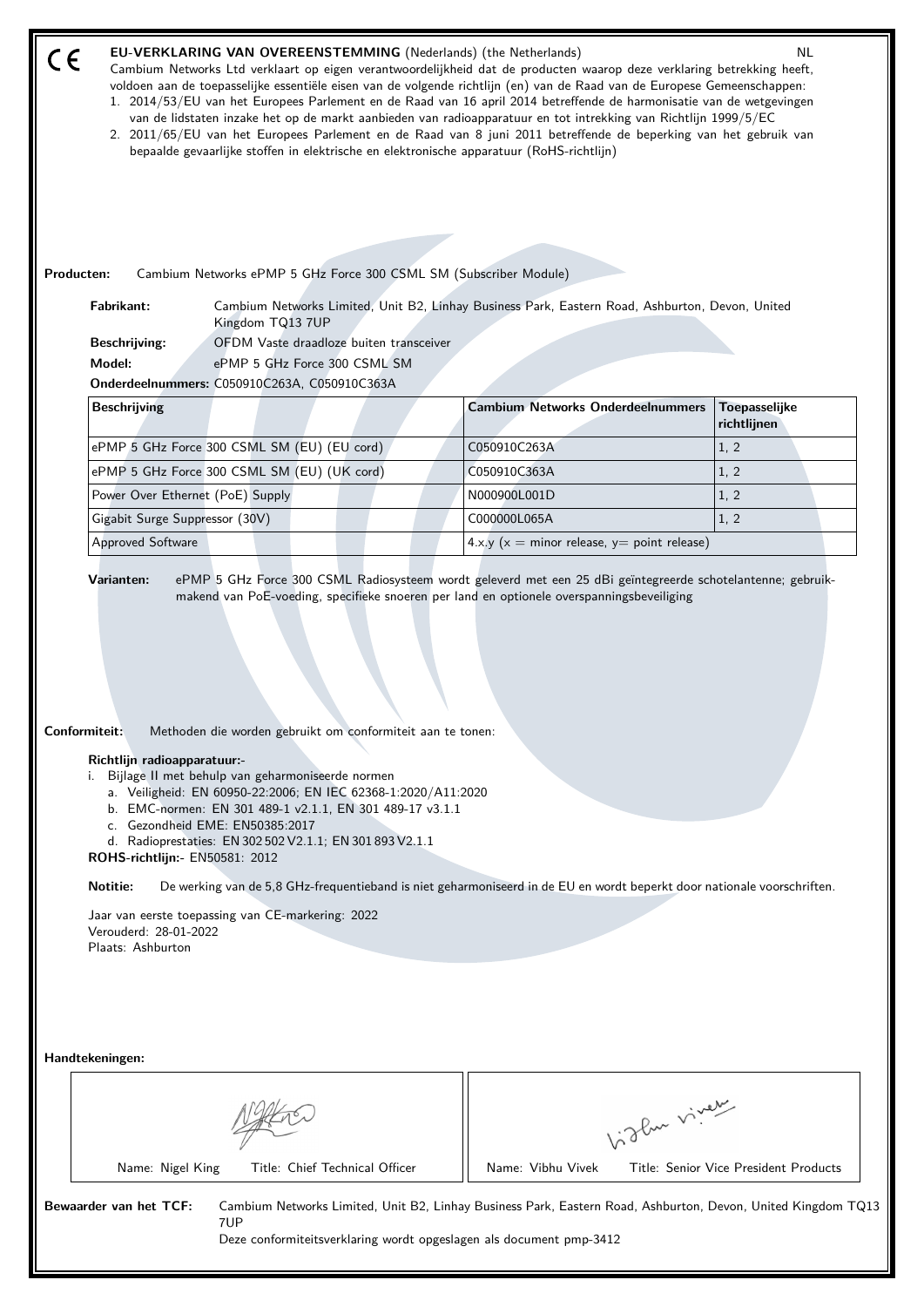| Produkter:  | EU-ERKLÆRING OM OVERENSSTEMMELSE (norsk) (Norway)<br>Cambium Networks Ltd erklærer på eget ansvar at produktene som denne erklæringen vedrører, overholder de gjeldende<br>grunnleggende kravene i følgende direktiv (er) av Rådet for De europeiske fellesskap:<br>1. 2014/53/EU av Europaparlamentet og Rådet av 16. april 2014 om harmonisering av medlemsstaternes lovgivning om<br>tilgjengeliggjøring på markedet av radioutstyr og opphevelse av direktiv 1999/5/EC<br>2. 2011/65/EU av Europaparlamentet og Rådet av 8. juni 2011 om begrensning av bruken av visse farlige stoffer i elektrisk<br>og elektronisk utstyr (RoHS-direktivet)<br>Cambium Networks ePMP 5 GHz Force 300 CSML SM (Subscriber Module)<br>Produsent:<br><b>TQ13 7UP</b><br><b>OFDM Fast Outdoor Wireless Transceiver</b><br><b>Beskrivelse:</b><br>Modell:<br>ePMP 5 GHz Force 300 CSML SM<br>Artikkelnummer: C050910C263A, C050910C363A | Cambium Networks Limited, Unit B2, Linhay Business Park, Eastern Road, Ashburton, Devon, United Kingdom | NO.                                   |  |  |
|-------------|---------------------------------------------------------------------------------------------------------------------------------------------------------------------------------------------------------------------------------------------------------------------------------------------------------------------------------------------------------------------------------------------------------------------------------------------------------------------------------------------------------------------------------------------------------------------------------------------------------------------------------------------------------------------------------------------------------------------------------------------------------------------------------------------------------------------------------------------------------------------------------------------------------------------------|---------------------------------------------------------------------------------------------------------|---------------------------------------|--|--|
|             | <b>Beskrivelse</b>                                                                                                                                                                                                                                                                                                                                                                                                                                                                                                                                                                                                                                                                                                                                                                                                                                                                                                        | <b>Cambium Networks Artikkelnummer</b>                                                                  | Gjeldende direktiver                  |  |  |
|             | ePMP 5 GHz Force 300 CSML SM (EU) (EU cord)                                                                                                                                                                                                                                                                                                                                                                                                                                                                                                                                                                                                                                                                                                                                                                                                                                                                               | C050910C263A                                                                                            | 1, 2                                  |  |  |
|             | ePMP 5 GHz Force 300 CSML SM (EU) (UK cord)                                                                                                                                                                                                                                                                                                                                                                                                                                                                                                                                                                                                                                                                                                                                                                                                                                                                               | C050910C363A                                                                                            | 1, 2                                  |  |  |
|             | Power Over Ethernet (PoE) Supply                                                                                                                                                                                                                                                                                                                                                                                                                                                                                                                                                                                                                                                                                                                                                                                                                                                                                          | N000900L001D                                                                                            | 1, 2                                  |  |  |
|             | Gigabit Surge Suppressor (30V)<br>Approved Software                                                                                                                                                                                                                                                                                                                                                                                                                                                                                                                                                                                                                                                                                                                                                                                                                                                                       | C000000L065A<br>4.x.y ( $x =$ minor release, $y =$ point release)                                       | 1, 2                                  |  |  |
| Signaturer: | ePMP 5 GHz Force 300 CSML radiosystem leveres med en 25 dBi integrert parabolantenne; ved bruk av PoE-forsyning,<br>Varianter:<br>spesifikke ledninger per land og valgfri overspenningsvern<br>Overensstemmelse:<br>Metoder som brukes til å demonstrere samsvar:<br>Direktiv om radioutstyr:-<br>i. Vedlegg II ved bruk av harmoniserte standarder<br>a. Sikkerhet: EN 60950-22:2006; EN IEC 62368-1:2020/A11:2020<br>b. EMC standarder: EN 301 489-1 v2.1.1, EN 301 489-17 v3.1.1<br>c. Helse EME: EN50385:2017<br>d. Radio ytelse: EN 302 502 V2.1.1; EN 301 893 V2.1.1<br><b>ROHS-direktivet:- EN50581: 2012</b><br>Merk:<br>Drift av 5,8 GHz-frekvensbåndet er ikke harmonisert i EU og er begrenset av nasjonale forskrifter.<br>År for første påføring av CE-merket: 2022<br>Datert: 28-01-2022<br>Plass: Ashburton                                                                                               |                                                                                                         |                                       |  |  |
|             |                                                                                                                                                                                                                                                                                                                                                                                                                                                                                                                                                                                                                                                                                                                                                                                                                                                                                                                           |                                                                                                         |                                       |  |  |
|             |                                                                                                                                                                                                                                                                                                                                                                                                                                                                                                                                                                                                                                                                                                                                                                                                                                                                                                                           | Vigler virey                                                                                            |                                       |  |  |
|             | Title: Chief Technical Officer<br>Name: Nigel King                                                                                                                                                                                                                                                                                                                                                                                                                                                                                                                                                                                                                                                                                                                                                                                                                                                                        | Name: Vibhu Vivek                                                                                       | Title: Senior Vice President Products |  |  |
|             | Keeper av TCF:<br>Cambium Networks Limited, Unit B2, Linhay Business Park, Eastern Road, Ashburton, Devon, United Kingdom TQ13 7UP<br>Denne samsvarserklæringen er lagret som dokument pmp-3412                                                                                                                                                                                                                                                                                                                                                                                                                                                                                                                                                                                                                                                                                                                           |                                                                                                         |                                       |  |  |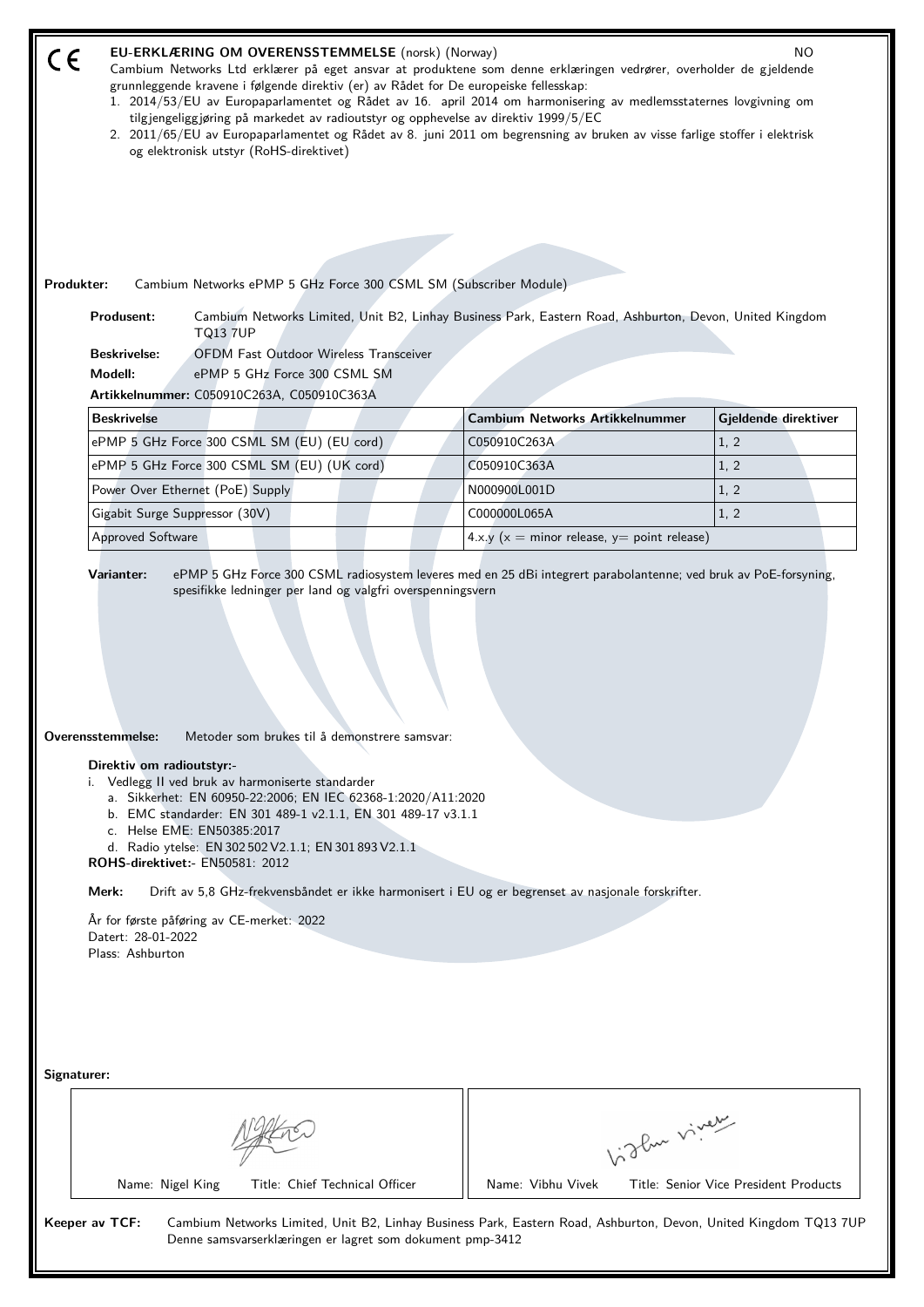|           | DEKLARACJA ZGODNOŚCI UE (Polskie) (Poland)<br>PL<br>$C \in$<br>Cambium Networks Ltd oświadcza na swoją wyłączną odpowiedzialność, że produkty, do których odnosi się niniejsza deklaracja,<br>są zgodne z mającymi zastosowanie zasadniczymi wymogami następującej dyrektywy Rady (ów) Rady Wspólnot Europejskich:<br>1. 2014/53/EU Parlamentu Europejskiego i Rady z dnia 16 kwietnia 2014 r. w sprawie harmonizacji ustawodawstw Państw<br>Członkowskich odnoszących się do udostępniania na rynku urządzeń radiowych i uchylająca dyrektywę 1999/5/EC<br>2. 2011/65/EU Parlamentu Europejskiego i Rady z dnia 8 czerwca 2011 r. w sprawie ograniczenia stosowania niektórych<br>niebezpiecznych substancji w sprzęcie elektrycznym i elektronicznym (dyrektywa RoHS) |                                                   |                                       |  |  |
|-----------|-------------------------------------------------------------------------------------------------------------------------------------------------------------------------------------------------------------------------------------------------------------------------------------------------------------------------------------------------------------------------------------------------------------------------------------------------------------------------------------------------------------------------------------------------------------------------------------------------------------------------------------------------------------------------------------------------------------------------------------------------------------------------|---------------------------------------------------|---------------------------------------|--|--|
| Produkty: | Cambium Networks ePMP 5 GHz Force 300 CSML SM (Subscriber Module)                                                                                                                                                                                                                                                                                                                                                                                                                                                                                                                                                                                                                                                                                                       |                                                   |                                       |  |  |
|           | Producent:<br>Cambium Networks Limited, Unit B2, Linhay Business Park, Eastern Road, Ashburton, Devon, United Kingdom<br><b>TQ13 7UP</b>                                                                                                                                                                                                                                                                                                                                                                                                                                                                                                                                                                                                                                |                                                   |                                       |  |  |
|           | OFDM Stały zewnętrzny bezprzewodowy nadajnik-odbiornik<br>Opis:<br>Model:<br>ePMP 5 GHz Force 300 CSML SM                                                                                                                                                                                                                                                                                                                                                                                                                                                                                                                                                                                                                                                               |                                                   |                                       |  |  |
|           | Numer części: C050910C263A, C050910C363A                                                                                                                                                                                                                                                                                                                                                                                                                                                                                                                                                                                                                                                                                                                                |                                                   |                                       |  |  |
|           | Opis                                                                                                                                                                                                                                                                                                                                                                                                                                                                                                                                                                                                                                                                                                                                                                    | Cambium Networks Numer części                     | <b>Odpowiednie</b><br>dyrektywy       |  |  |
|           | ePMP 5 GHz Force 300 CSML SM (EU) (EU cord)                                                                                                                                                                                                                                                                                                                                                                                                                                                                                                                                                                                                                                                                                                                             | C050910C263A                                      | 1, 2                                  |  |  |
|           | ePMP 5 GHz Force 300 CSML SM (EU) (UK cord)                                                                                                                                                                                                                                                                                                                                                                                                                                                                                                                                                                                                                                                                                                                             | C050910C363A                                      | 1, 2                                  |  |  |
|           | Power Over Ethernet (PoE) Supply                                                                                                                                                                                                                                                                                                                                                                                                                                                                                                                                                                                                                                                                                                                                        | N000900L001D                                      | 1, 2                                  |  |  |
|           | Gigabit Surge Suppressor (30V)                                                                                                                                                                                                                                                                                                                                                                                                                                                                                                                                                                                                                                                                                                                                          | C000000L065A                                      | 1, 2                                  |  |  |
|           | <b>Approved Software</b>                                                                                                                                                                                                                                                                                                                                                                                                                                                                                                                                                                                                                                                                                                                                                | 4.x.y ( $x =$ minor release, $y =$ point release) |                                       |  |  |
|           | Zgodność:<br>Metody stosowane do wykazania zgodności:<br>Dyrektywa w sprawie urządzeń radiowych:-<br>i. Załącznik II wykorzystujący zharmonizowane normy<br>a. Bezpieczeństwo: EN 60950-22:2006; EN IEC 62368-1:2020/A11:2020<br>b. Standardy EMC: EN 301 489-1 v2.1.1, EN 301 489-17 v3.1.1<br>c. Zdrowie EME: EN50385:2017<br>d. Wydajność radiowa: EN 302 502 V2.1.1; EN 301 893 V2.1.1<br>Dyrektywa ROHS:- EN50581: 2012<br>Działanie pasma częstotliwości 5,8 GHz nie jest zharmonizowane w UE i jest ograniczone przepisami krajowymi.<br>Uwaga:<br>Rok pierwszego zgłoszenia znaku CE: 2022<br>Przestarzały: 28-01-2022                                                                                                                                          |                                                   |                                       |  |  |
| Podpisy:  | Miejsce: Ashburton                                                                                                                                                                                                                                                                                                                                                                                                                                                                                                                                                                                                                                                                                                                                                      | Vidley vivey                                      |                                       |  |  |
|           | Name: Nigel King<br>Title: Chief Technical Officer<br><b>Opiekun TCF:</b><br>Cambium Networks Limited, Unit B2, Linhay Business Park, Eastern Road, Ashburton, Devon, United Kingdom TQ13 7UP                                                                                                                                                                                                                                                                                                                                                                                                                                                                                                                                                                           | Name: Vibhu Vivek                                 | Title: Senior Vice President Products |  |  |
|           | Niniejsza Deklaracja zgodności jest przechowywana jako dokument pmp-3412                                                                                                                                                                                                                                                                                                                                                                                                                                                                                                                                                                                                                                                                                                |                                                   |                                       |  |  |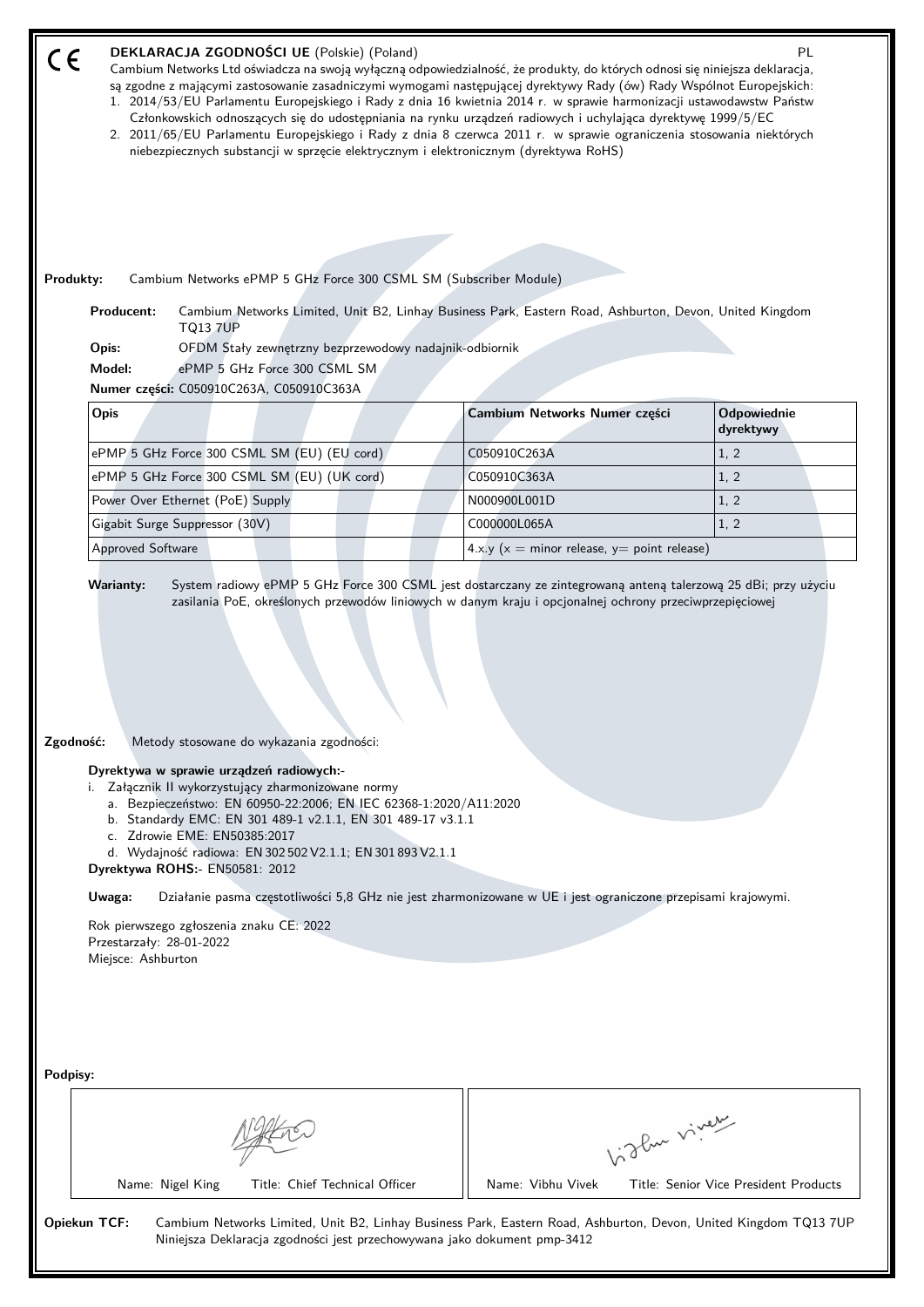|                  | Europeias.:                                                                                                                  | DECLARAÇÃO DE CONFORMIDADE DA UE (Português) (Portugal)<br>Cambium Networks Ltd declara, sob a sua única e inteira responsabilidade, que os produtos a que esta declaração se refere<br>estão em conformidade com os requisitos essenciais aplicáveis da (s) seguinte (s) Directiva (s) do Conselho das Comunidades<br>1. 2014/53/EU do Parlamento Europeu e do Conselho, de 16 de abril de 2014, relativa à harmonização das legislações dos<br>Estados-Membros respeitantes à disponibilização no mercado de equipamentos de rádio e que revoga a Diretiva 1999/5/EC<br>2. 2011/65/EU do Parlamento Europeu e do Conselho, de 8 de junho de 2011, relativa à restrição do uso de determinadas<br>substâncias perigosas em equipamentos elétricos e eletrónicos (Diretiva RSP) |                                                   | PT                                    |
|------------------|------------------------------------------------------------------------------------------------------------------------------|---------------------------------------------------------------------------------------------------------------------------------------------------------------------------------------------------------------------------------------------------------------------------------------------------------------------------------------------------------------------------------------------------------------------------------------------------------------------------------------------------------------------------------------------------------------------------------------------------------------------------------------------------------------------------------------------------------------------------------------------------------------------------------|---------------------------------------------------|---------------------------------------|
| <b>Produtos:</b> |                                                                                                                              | Cambium Networks ePMP 5 GHz Force 300 CSML SM (Subscriber Module)                                                                                                                                                                                                                                                                                                                                                                                                                                                                                                                                                                                                                                                                                                               |                                                   |                                       |
|                  | <b>Fabricante:</b>                                                                                                           | Cambium Networks Limited, Unit B2, Linhay Business Park, Eastern Road, Ashburton, Devon, United                                                                                                                                                                                                                                                                                                                                                                                                                                                                                                                                                                                                                                                                                 |                                                   |                                       |
|                  | Descrição:<br>Modelo:                                                                                                        | Kingdom TQ13 7UP<br>Transceptor Sem Fio Ao Ar Livre Fixo OFDM<br>ePMP 5 GHz Force 300 CSML SM<br>Números de peça: C050910C263A, C050910C363A                                                                                                                                                                                                                                                                                                                                                                                                                                                                                                                                                                                                                                    |                                                   |                                       |
|                  | Descrição                                                                                                                    |                                                                                                                                                                                                                                                                                                                                                                                                                                                                                                                                                                                                                                                                                                                                                                                 | Cambium Networks Números de peça                  | Diretrizes Aplicáveis                 |
|                  |                                                                                                                              | ePMP 5 GHz Force 300 CSML SM (EU) (EU cord)                                                                                                                                                                                                                                                                                                                                                                                                                                                                                                                                                                                                                                                                                                                                     | C050910C263A                                      | 1, 2                                  |
|                  |                                                                                                                              | ePMP 5 GHz Force 300 CSML SM (EU) (UK cord)                                                                                                                                                                                                                                                                                                                                                                                                                                                                                                                                                                                                                                                                                                                                     | C050910C363A                                      | 1, 2                                  |
|                  | Power Over Ethernet (PoE) Supply                                                                                             |                                                                                                                                                                                                                                                                                                                                                                                                                                                                                                                                                                                                                                                                                                                                                                                 | N000900L001D                                      | 1, 2                                  |
|                  | Gigabit Surge Suppressor (30V)                                                                                               |                                                                                                                                                                                                                                                                                                                                                                                                                                                                                                                                                                                                                                                                                                                                                                                 | C000000L065A                                      | 1, 2                                  |
|                  | Approved Software                                                                                                            |                                                                                                                                                                                                                                                                                                                                                                                                                                                                                                                                                                                                                                                                                                                                                                                 | 4.x.y ( $x =$ minor release, $y =$ point release) |                                       |
| Conformidade:    | c. Saúde EME: EN50385:2017<br>Diretriz ROHS:- EN50581: 2012<br>Nota:<br>nacionais.<br>Datado: 28-01-2022<br>Lugar: Ashburton | Métodos usados para demonstrar conformidade:<br>Diretiva de equipamentos de rádio:-<br>i. Anexo II, utilizando normas harmonizadas<br>a. Segurança: EN 60950-22:2006; EN IEC 62368-1:2020/A11:2020<br>b. Padrões EMC: EN 301 489-1 v2.1.1, EN 301 489-17 v3.1.1<br>d. Desempenho de rádio: EN 302 502 V2.1.1; EN 301 893 V2.1.1<br>O funcionamento da faixa de frequências de 5,8 GHz não está harmonizado na UE e é restringido por regulamentos<br>Ano da primeira aplicação da marca CE: 2022                                                                                                                                                                                                                                                                                |                                                   |                                       |
| Assinaturas:     |                                                                                                                              |                                                                                                                                                                                                                                                                                                                                                                                                                                                                                                                                                                                                                                                                                                                                                                                 | Vidlen viner                                      |                                       |
|                  | Name: Nigel King                                                                                                             | Title: Chief Technical Officer                                                                                                                                                                                                                                                                                                                                                                                                                                                                                                                                                                                                                                                                                                                                                  | Name: Vibhu Vivek                                 | Title: Senior Vice President Products |
|                  | Guardião do TCF:                                                                                                             | Cambium Networks Limited, Unit B2, Linhay Business Park, Eastern Road, Ashburton, Devon, United Kingdom TQ13 7UP<br>Esta Declaração de Conformidade é armazenada como documento pmp-3412                                                                                                                                                                                                                                                                                                                                                                                                                                                                                                                                                                                        |                                                   |                                       |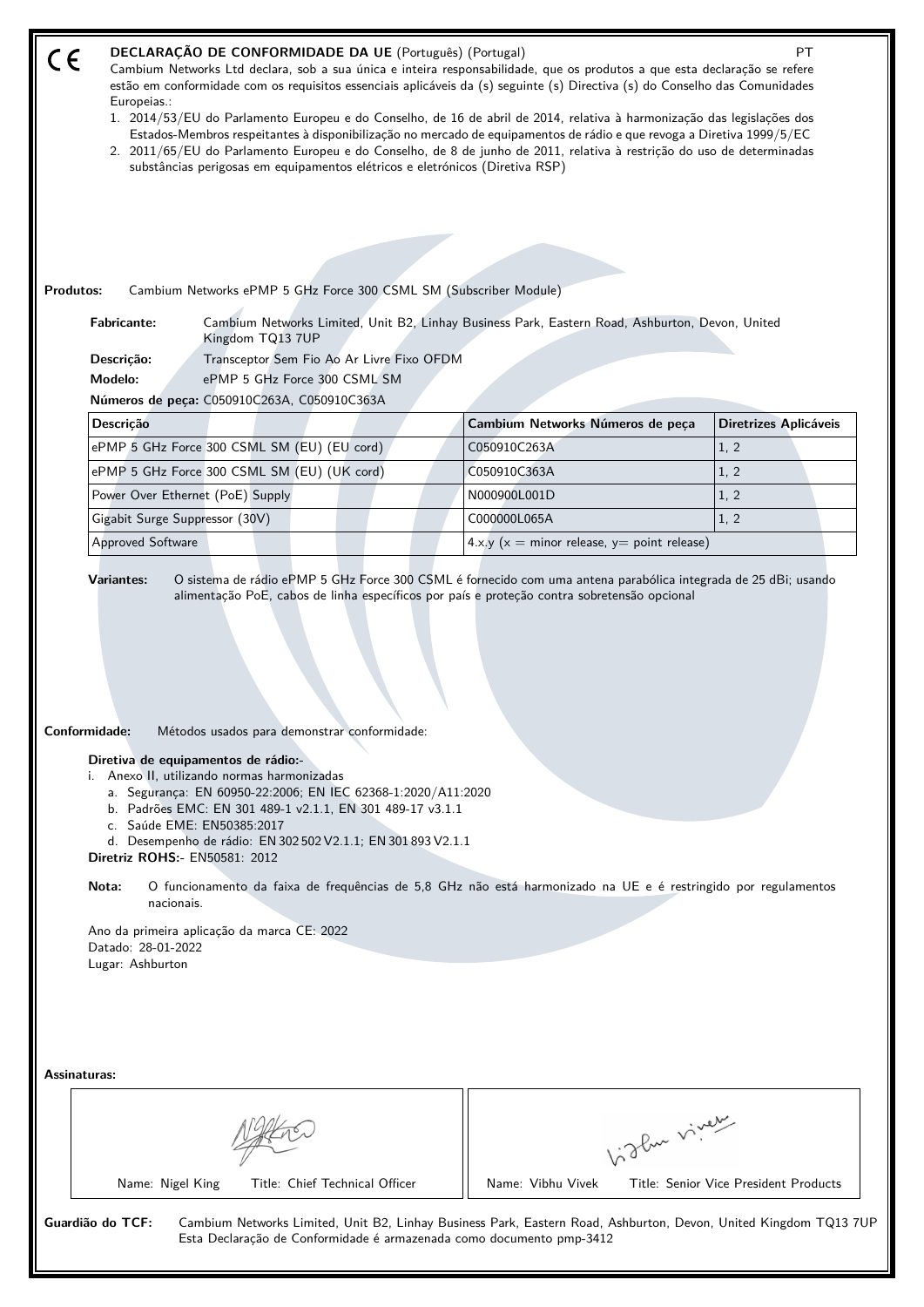| CE         | DECLARAȚIA DE CONFORMITATE A UE (Română) (Romania)<br>R <sub>O</sub><br>Cambium Networks Ltd declară pe răspunderea sa exclusivă că produsele la care se referă această declarație sunt conforme cu<br>cerințele esențiale aplicabile din următoarea directivă (directive) a Consiliului Comunităților Europene:<br>1. 2014/53/EU al Parlamentului European și al Consiliului din 16 aprilie 2014 privind armonizarea legislațiilor statelor membre<br>referitoare la punerea la dispoziție pe piață a echipamentelor radio și de abrogare a Directivei 1999/5/EC<br>2. 2011/65/EU al Parlamentului European și al Consiliului din 8 iunie 2011 privind restricționarea utilizării anumitor substanțe<br>periculoase în echipamentele electrice și electronice (Directiva RoHS) |                                                                                                 |                        |  |  |
|------------|---------------------------------------------------------------------------------------------------------------------------------------------------------------------------------------------------------------------------------------------------------------------------------------------------------------------------------------------------------------------------------------------------------------------------------------------------------------------------------------------------------------------------------------------------------------------------------------------------------------------------------------------------------------------------------------------------------------------------------------------------------------------------------|-------------------------------------------------------------------------------------------------|------------------------|--|--|
| Produse:   |                                                                                                                                                                                                                                                                                                                                                                                                                                                                                                                                                                                                                                                                                                                                                                                 |                                                                                                 |                        |  |  |
|            | Cambium Networks ePMP 5 GHz Force 300 CSML SM (Subscriber Module)<br>Producător:<br>Kingdom TQ13 7UP                                                                                                                                                                                                                                                                                                                                                                                                                                                                                                                                                                                                                                                                            | Cambium Networks Limited, Unit B2, Linhay Business Park, Eastern Road, Ashburton, Devon, United |                        |  |  |
|            | OFDM cu transmisie wireless wireless fixă<br>Descriere:                                                                                                                                                                                                                                                                                                                                                                                                                                                                                                                                                                                                                                                                                                                         |                                                                                                 |                        |  |  |
|            | Model:<br>ePMP 5 GHz Force 300 CSML SM                                                                                                                                                                                                                                                                                                                                                                                                                                                                                                                                                                                                                                                                                                                                          |                                                                                                 |                        |  |  |
|            | Numere de numere: C050910C263A, C050910C363A                                                                                                                                                                                                                                                                                                                                                                                                                                                                                                                                                                                                                                                                                                                                    |                                                                                                 |                        |  |  |
|            | <b>Descriere</b>                                                                                                                                                                                                                                                                                                                                                                                                                                                                                                                                                                                                                                                                                                                                                                | Cambium Networks Numere de numere                                                               | Directivele aplicabile |  |  |
|            | ePMP 5 GHz Force 300 CSML SM (EU) (EU cord)                                                                                                                                                                                                                                                                                                                                                                                                                                                                                                                                                                                                                                                                                                                                     | C050910C263A                                                                                    | 1, 2                   |  |  |
|            | ePMP 5 GHz Force 300 CSML SM (EU) (UK cord)                                                                                                                                                                                                                                                                                                                                                                                                                                                                                                                                                                                                                                                                                                                                     | C050910C363A                                                                                    | 1, 2                   |  |  |
|            |                                                                                                                                                                                                                                                                                                                                                                                                                                                                                                                                                                                                                                                                                                                                                                                 |                                                                                                 |                        |  |  |
|            | Power Over Ethernet (PoE) Supply                                                                                                                                                                                                                                                                                                                                                                                                                                                                                                                                                                                                                                                                                                                                                | N000900L001D                                                                                    | 1, 2                   |  |  |
|            | Gigabit Surge Suppressor (30V)                                                                                                                                                                                                                                                                                                                                                                                                                                                                                                                                                                                                                                                                                                                                                  | C000000L065A                                                                                    | 1, 2                   |  |  |
|            | <b>Approved Software</b>                                                                                                                                                                                                                                                                                                                                                                                                                                                                                                                                                                                                                                                                                                                                                        | 4.x.y ( $x =$ minor release, $y =$ point release)                                               |                        |  |  |
|            | Conformitate:<br>Metode utilizate pentru demonstrarea conformității:<br>Directiva privind echipamentele radio:-<br>i. Anexa II, utilizând standarde armonizate<br>a. Siguranță: EN 60950-22:2006; EN IEC 62368-1:2020/A11:2020<br>b. Standardele EMC: EN 301 489-1 v2.1.1, EN 301 489-17 v3.1.1<br>c. Sănătate EME: EN50385:2017<br>d. Performanță radio: EN 302 502 V2.1.1; EN 301 893 V2.1.1<br>Directiva ROHS:- EN50581: 2012<br>Notă:<br>Funcționarea benzii de frecvență de 5,8 GHz nu este armonizată în UE și este limitată de reglementările naționale.<br>Anul primei aplicări a mărcii CE: 2022<br>Datat: 28-01-2022<br>Loc: Ashburton                                                                                                                                |                                                                                                 |                        |  |  |
| Semnături: |                                                                                                                                                                                                                                                                                                                                                                                                                                                                                                                                                                                                                                                                                                                                                                                 | Light vivey                                                                                     |                        |  |  |
|            | Title: Chief Technical Officer<br>Name: Nigel King                                                                                                                                                                                                                                                                                                                                                                                                                                                                                                                                                                                                                                                                                                                              | Name: Vibhu Vivek                                                                               |                        |  |  |
|            | Title: Senior Vice President Products<br><b>Administrator al TCF:</b><br>Cambium Networks Limited, Unit B2, Linhay Business Park, Eastern Road, Ashburton, Devon, United Kingdom TQ13<br>7UP<br>Această Declarație de Conformitate este stocată ca document pmp-3412                                                                                                                                                                                                                                                                                                                                                                                                                                                                                                            |                                                                                                 |                        |  |  |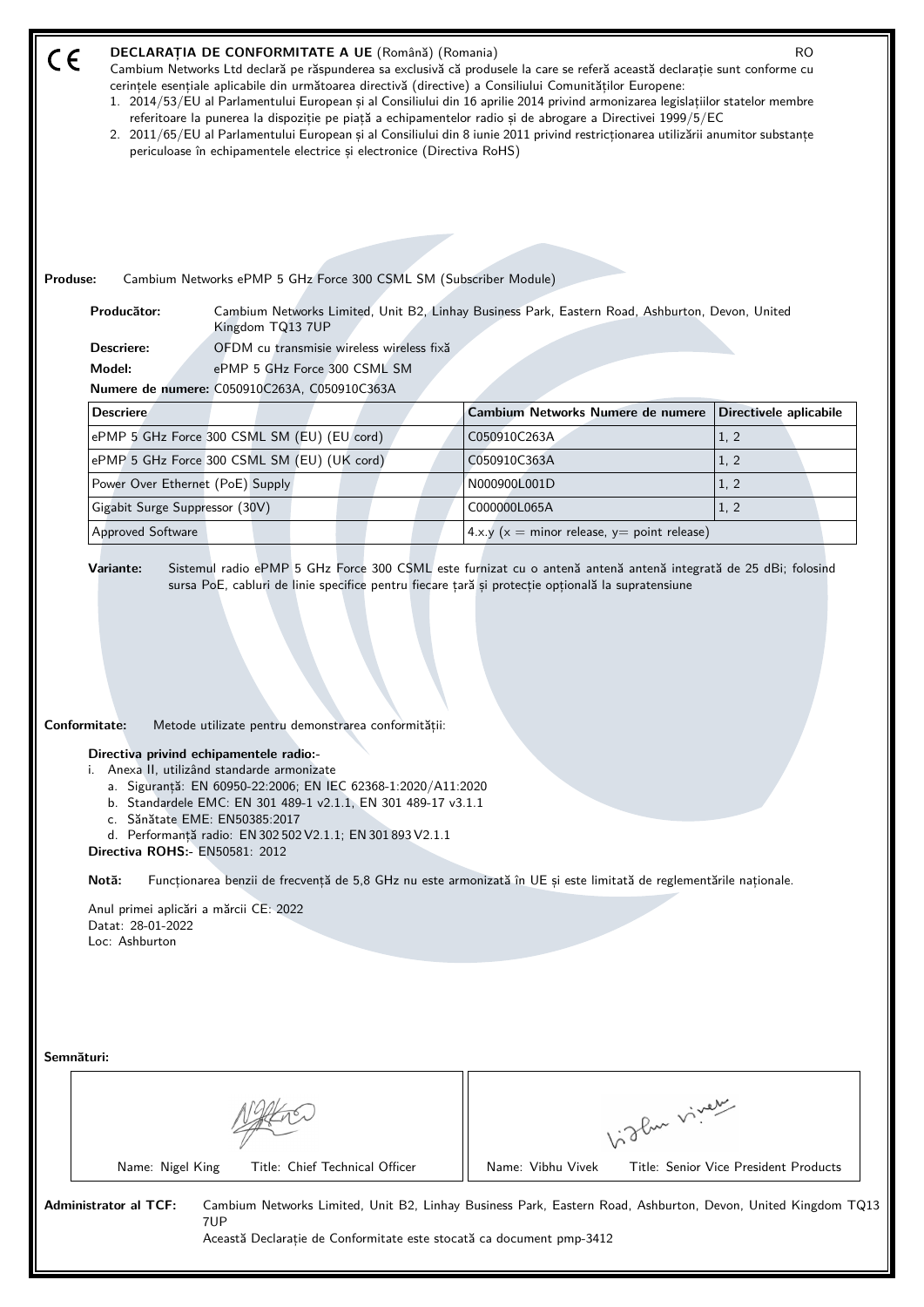| EÚ VYHLÁSENIE O ZHODE (Slovák) (Slovakia)<br>SK<br>Cambium Networks Ltd vyhlasuje na svoju vlastnú zodpovednosť, že výrobky, na ktoré sa vzťahuje toto vyhlásenie, sú v súlade<br>s platnými základnými požiadavkami nasledujúcej smernice (-ov) Rady Európskych spoločenstiev:<br>1. 2014/53/EU Európskeho parlamentu a Rady zo 16. apríla 2014 o zosúladení právnych predpisov členských štátov týkajúcich<br>sa sprístupnenia rádiových zariadení na trhu a o zrušení smernice Európskeho parlamentu a Rady 1999/5/EC<br>2. 2011/65/EU Európskeho parlamentu a Rady z 8. júna 2011 o obmedzení používania určitých nebezpečných látok v<br>elektrických a elektronických zariadeniach (smernica o ONL)<br>Cambium Networks ePMP 5 GHz Force 300 CSML SM (Subscriber Module)<br>Produkty:<br>Cambium Networks Limited, Unit B2, Linhay Business Park, Eastern Road, Ashburton, Devon, United Kingdom TQ13<br>Výrobca:<br>7UP |                                                   |                                       |  |  |
|--------------------------------------------------------------------------------------------------------------------------------------------------------------------------------------------------------------------------------------------------------------------------------------------------------------------------------------------------------------------------------------------------------------------------------------------------------------------------------------------------------------------------------------------------------------------------------------------------------------------------------------------------------------------------------------------------------------------------------------------------------------------------------------------------------------------------------------------------------------------------------------------------------------------------------|---------------------------------------------------|---------------------------------------|--|--|
| OFDM Pevný vonkajší bezdrôtový vysielač s prijímačom<br>Popis:<br>ePMP 5 GHz Force 300 CSML SM<br>Model:                                                                                                                                                                                                                                                                                                                                                                                                                                                                                                                                                                                                                                                                                                                                                                                                                       |                                                   |                                       |  |  |
| Čísla častí: C050910C263A, C050910C363A                                                                                                                                                                                                                                                                                                                                                                                                                                                                                                                                                                                                                                                                                                                                                                                                                                                                                        |                                                   |                                       |  |  |
| <b>Popis</b>                                                                                                                                                                                                                                                                                                                                                                                                                                                                                                                                                                                                                                                                                                                                                                                                                                                                                                                   | Cambium Networks Čísla častí                      | Uplatniteľné smernice                 |  |  |
| ePMP 5 GHz Force 300 CSML SM (EU) (EU cord)                                                                                                                                                                                                                                                                                                                                                                                                                                                                                                                                                                                                                                                                                                                                                                                                                                                                                    | C050910C263A                                      | 1, 2                                  |  |  |
| ePMP 5 GHz Force 300 CSML SM (EU) (UK cord)                                                                                                                                                                                                                                                                                                                                                                                                                                                                                                                                                                                                                                                                                                                                                                                                                                                                                    | C050910C363A                                      | 1, 2                                  |  |  |
| Power Over Ethernet (PoE) Supply                                                                                                                                                                                                                                                                                                                                                                                                                                                                                                                                                                                                                                                                                                                                                                                                                                                                                               | N000900L001D                                      | 1, 2                                  |  |  |
| Gigabit Surge Suppressor (30V)                                                                                                                                                                                                                                                                                                                                                                                                                                                                                                                                                                                                                                                                                                                                                                                                                                                                                                 | C000000L065A                                      | 1, 2                                  |  |  |
| <b>Approved Software</b>                                                                                                                                                                                                                                                                                                                                                                                                                                                                                                                                                                                                                                                                                                                                                                                                                                                                                                       | 4.x.y ( $x =$ minor release, $y =$ point release) |                                       |  |  |
| Zhoda:<br>Metódy používané na preukázanie zhody:<br>Smernica o rádiovom zariadení:-<br>i. V prílohe II s použitím harmonizovaných noriem<br>a. bezpečnosť: EN 60950-22:2006; EN IEC 62368-1:2020/A11:2020<br>b. Normy EMC: EN 301 489-1 v2.1.1, EN 301 489-17 v3.1.1<br>c. Zdravie EME: EN50385:2017<br>d. Rádiový výkon: EN 302 502 V2.1.1; EN 301 893 V2.1.1<br><b>Smernica ROHS: - EN50581: 2012</b><br>Prevádzka frekvenčného pásma 5,8 GHz nie je v EÚ harmonizovaná a je obmedzená národnými predpismi.<br>Poznámka:<br>Rok prvého uplatnenia značky CE: 2022<br>Datovaný: 28-01-2022<br>Miesto: Ashburton                                                                                                                                                                                                                                                                                                               |                                                   |                                       |  |  |
| Podpisy:<br>Vidley vivey                                                                                                                                                                                                                                                                                                                                                                                                                                                                                                                                                                                                                                                                                                                                                                                                                                                                                                       |                                                   |                                       |  |  |
| Title: Chief Technical Officer<br>Name: Nigel King                                                                                                                                                                                                                                                                                                                                                                                                                                                                                                                                                                                                                                                                                                                                                                                                                                                                             | Name: Vibhu Vivek                                 | Title: Senior Vice President Products |  |  |
| Strážca TCF:<br>Cambium Networks Limited, Unit B2, Linhay Business Park, Eastern Road, Ashburton, Devon, United Kingdom TQ13 7UP<br>Toto vyhlásenie o zhode sa ukladá ako dokument pmp-3412                                                                                                                                                                                                                                                                                                                                                                                                                                                                                                                                                                                                                                                                                                                                    |                                                   |                                       |  |  |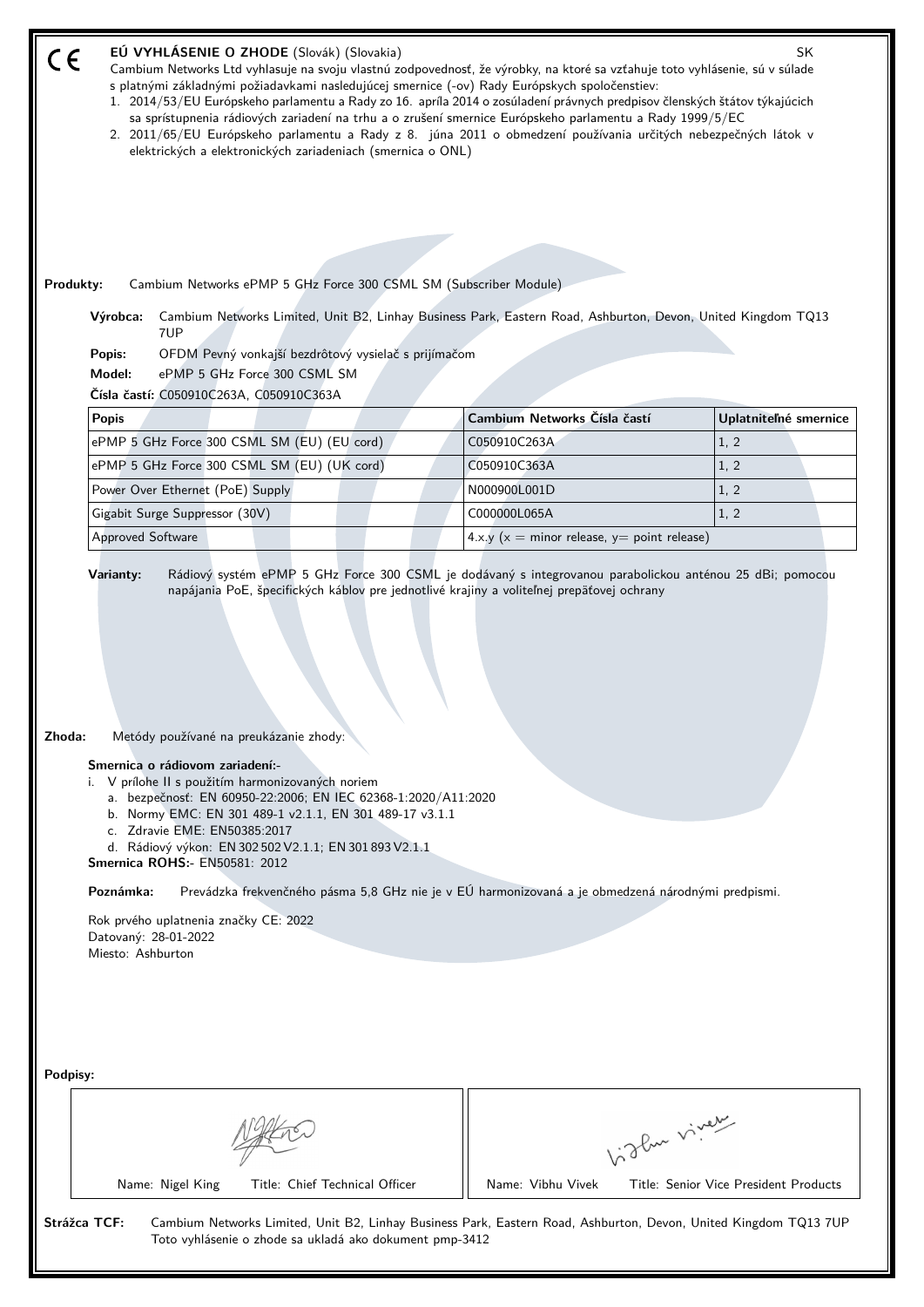|                                                                                                                                                                                                                                                                                                                                                                                                                                                                                                                                                                                                        | EÚ VYHLÁSENIE O ZHODE (Slovenščina) (Slovenia)<br>SI<br>Cambium Networks Ltd s svojo izključno odgovornostjo izjavlja, da so proizvodi, na katere se nanaša ta izjava, v skladu z<br>veljavnimi bistvenimi zahtevami naslednje direktive (direktiv) Sveta Evrope:<br>1. 2014/53/EU Evropskega parlamenta in Sveta z dne 16. aprila 2014 o usklajevanju zakonodaje držav članic o dajanju<br>radijske opreme na trg in o razveljavitvi Direktive 1999/5/EC<br>2. 2011/65/EU Evropskega parlamenta in Sveta z dne 8. junija 2011 o omejevanju uporabe nekaterih nevarnih snovi v<br>električni in elektronski opremi (direktiva RoHS)<br>Izdelki:<br>Cambium Networks ePMP 5 GHz Force 300 CSML SM (Subscriber Module)<br>Cambium Networks Limited, Unit B2, Linhay Business Park, Eastern Road, Ashburton, Devon, United Kingdom<br>Proizvajalec: |                                                   |                                       |  |  |
|--------------------------------------------------------------------------------------------------------------------------------------------------------------------------------------------------------------------------------------------------------------------------------------------------------------------------------------------------------------------------------------------------------------------------------------------------------------------------------------------------------------------------------------------------------------------------------------------------------|--------------------------------------------------------------------------------------------------------------------------------------------------------------------------------------------------------------------------------------------------------------------------------------------------------------------------------------------------------------------------------------------------------------------------------------------------------------------------------------------------------------------------------------------------------------------------------------------------------------------------------------------------------------------------------------------------------------------------------------------------------------------------------------------------------------------------------------------------|---------------------------------------------------|---------------------------------------|--|--|
|                                                                                                                                                                                                                                                                                                                                                                                                                                                                                                                                                                                                        | <b>TQ13 7UP</b><br>OFDM fiksni zunanji brezžični oddajnik<br>Opis:                                                                                                                                                                                                                                                                                                                                                                                                                                                                                                                                                                                                                                                                                                                                                                               |                                                   |                                       |  |  |
|                                                                                                                                                                                                                                                                                                                                                                                                                                                                                                                                                                                                        | Model:<br>ePMP 5 GHz Force 300 CSML SM                                                                                                                                                                                                                                                                                                                                                                                                                                                                                                                                                                                                                                                                                                                                                                                                           |                                                   |                                       |  |  |
|                                                                                                                                                                                                                                                                                                                                                                                                                                                                                                                                                                                                        | Številke delov: C050910C263A, C050910C363A                                                                                                                                                                                                                                                                                                                                                                                                                                                                                                                                                                                                                                                                                                                                                                                                       |                                                   |                                       |  |  |
|                                                                                                                                                                                                                                                                                                                                                                                                                                                                                                                                                                                                        | Opis                                                                                                                                                                                                                                                                                                                                                                                                                                                                                                                                                                                                                                                                                                                                                                                                                                             | Cambium Networks Številke delov                   | Veljavne direktive                    |  |  |
|                                                                                                                                                                                                                                                                                                                                                                                                                                                                                                                                                                                                        | ePMP 5 GHz Force 300 CSML SM (EU) (EU cord)                                                                                                                                                                                                                                                                                                                                                                                                                                                                                                                                                                                                                                                                                                                                                                                                      | C050910C263A                                      | 1, 2                                  |  |  |
|                                                                                                                                                                                                                                                                                                                                                                                                                                                                                                                                                                                                        | ePMP 5 GHz Force 300 CSML SM (EU) (UK cord)                                                                                                                                                                                                                                                                                                                                                                                                                                                                                                                                                                                                                                                                                                                                                                                                      | C050910C363A                                      | 1, 2                                  |  |  |
|                                                                                                                                                                                                                                                                                                                                                                                                                                                                                                                                                                                                        | Power Over Ethernet (PoE) Supply                                                                                                                                                                                                                                                                                                                                                                                                                                                                                                                                                                                                                                                                                                                                                                                                                 | N000900L001D                                      | 1, 2                                  |  |  |
|                                                                                                                                                                                                                                                                                                                                                                                                                                                                                                                                                                                                        | Gigabit Surge Suppressor (30V)                                                                                                                                                                                                                                                                                                                                                                                                                                                                                                                                                                                                                                                                                                                                                                                                                   | C000000L065A                                      | 1, 2                                  |  |  |
|                                                                                                                                                                                                                                                                                                                                                                                                                                                                                                                                                                                                        | Approved Software                                                                                                                                                                                                                                                                                                                                                                                                                                                                                                                                                                                                                                                                                                                                                                                                                                | 4.x.y ( $x =$ minor release, $y =$ point release) |                                       |  |  |
| Metode, uporabljene za dokazovanje skladnosti:<br>Skladnost:<br>Direktiva o radijski opremi:-<br>i. Priloga II z uporabo usklajenih standardov<br>a. Varnost: EN 60950-22:2006; EN IEC 62368-1:2020/A11:2020<br>b. EMC standardi: EN 301 489-1 v2.1.1, EN 301 489-17 v3.1.1<br>c. Zdravje EME: EN50385:2017<br>d. Radijska zmogljivost: EN 302 502 V2.1.1; EN 301 893 V2.1.1<br>ROHS direktiva:- EN50581: 2012<br>Opomba:<br>Delovanje frekvenčnega pasu 5,8 GHz v EU ni usklajeno in je omejeno z nacionalnimi predpisi.<br>Leto prve prijave oznake CE: 2022<br>Dated: 28-01-2022<br>Kraj: Ashburton |                                                                                                                                                                                                                                                                                                                                                                                                                                                                                                                                                                                                                                                                                                                                                                                                                                                  |                                                   |                                       |  |  |
| Podpisi:                                                                                                                                                                                                                                                                                                                                                                                                                                                                                                                                                                                               | Title: Chief Technical Officer<br>Name: Nigel King                                                                                                                                                                                                                                                                                                                                                                                                                                                                                                                                                                                                                                                                                                                                                                                               | Light vivey<br>Name: Vibhu Vivek                  | Title: Senior Vice President Products |  |  |
|                                                                                                                                                                                                                                                                                                                                                                                                                                                                                                                                                                                                        | <b>Skrbnik TCF:</b><br>Cambium Networks Limited, Unit B2, Linhay Business Park, Eastern Road, Ashburton, Devon, United Kingdom TQ13 7UP<br>Ta izjava o skladnosti je shranjena kot dokument pmp-3412                                                                                                                                                                                                                                                                                                                                                                                                                                                                                                                                                                                                                                             |                                                   |                                       |  |  |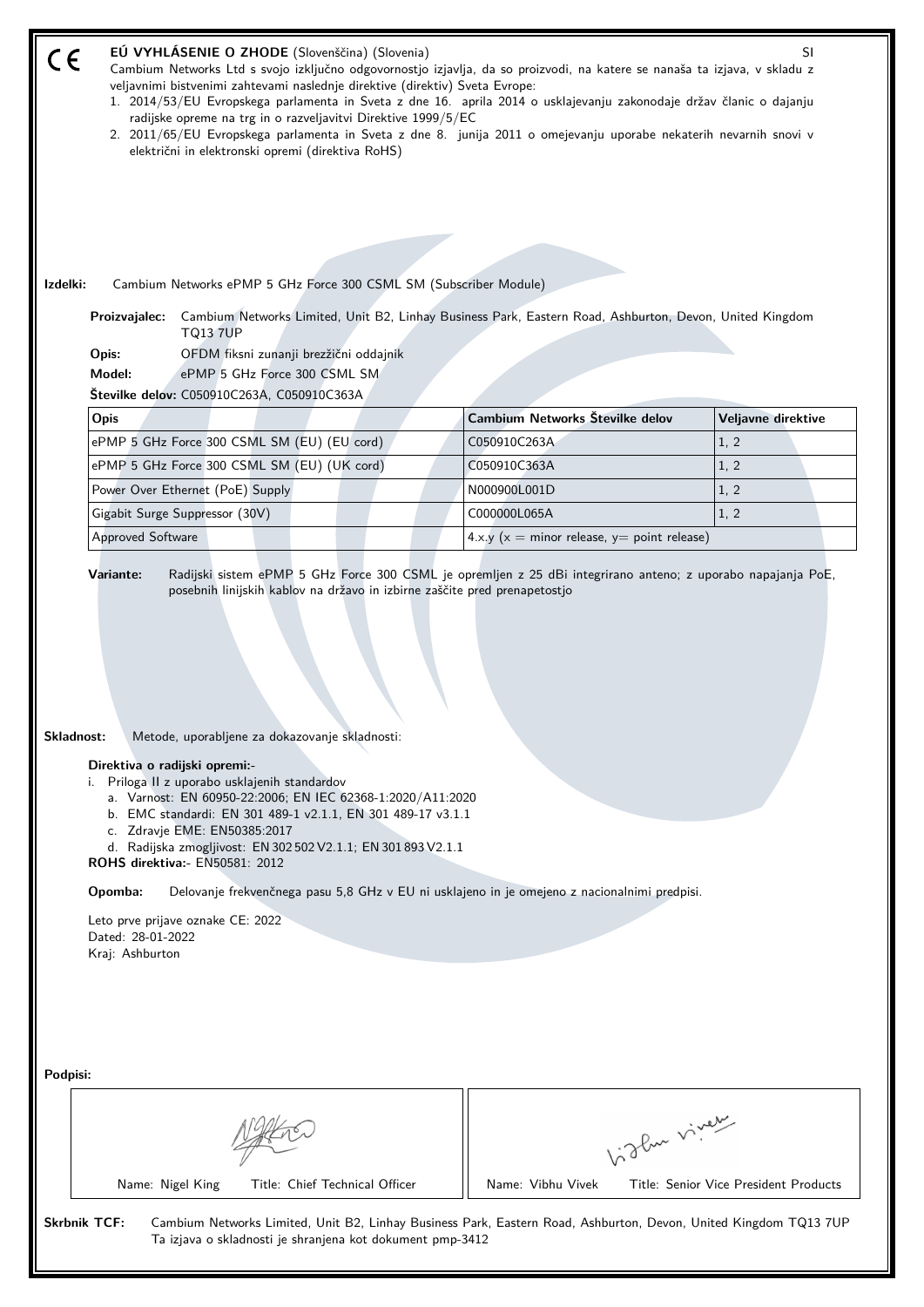| DECLARACIÓN DE CONFORMIDAD DE LA UE (Española) (Spain)<br>ES<br>CE<br>Cambium Networks Ltd declara bajo su exclusiva responsabilidad que los productos a los que se refiere la presente declaración<br>se ajustan a los requisitos esenciales aplicables de la (s) siguiente (s) Directiva (s) del Consejo de las Comunidades Europeas:<br>1. 2014/53/EU del Parlamento Europeo y del Consejo, de 16 de abril de 2014, sobre la armonización de las legislaciones de<br>los Estados miembros sobre la puesta a disposición en el mercado de los equipos de radiocomunicaciones y por la que se<br>deroga la Directiva 1999/5/EC<br>2. 2011/65/EU del Parlamento Europeo y del Consejo, de 8 de junio de 2011, sobre la restricción del uso de determinadas |                                                                                                                                                                                                     |                                                                                                                                                                                                                                                                            |                              |
|------------------------------------------------------------------------------------------------------------------------------------------------------------------------------------------------------------------------------------------------------------------------------------------------------------------------------------------------------------------------------------------------------------------------------------------------------------------------------------------------------------------------------------------------------------------------------------------------------------------------------------------------------------------------------------------------------------------------------------------------------------|-----------------------------------------------------------------------------------------------------------------------------------------------------------------------------------------------------|----------------------------------------------------------------------------------------------------------------------------------------------------------------------------------------------------------------------------------------------------------------------------|------------------------------|
|                                                                                                                                                                                                                                                                                                                                                                                                                                                                                                                                                                                                                                                                                                                                                            | sustancias peligrosas en aparatos eléctricos y electrónicos (Directiva RoHS)                                                                                                                        |                                                                                                                                                                                                                                                                            |                              |
|                                                                                                                                                                                                                                                                                                                                                                                                                                                                                                                                                                                                                                                                                                                                                            |                                                                                                                                                                                                     |                                                                                                                                                                                                                                                                            |                              |
|                                                                                                                                                                                                                                                                                                                                                                                                                                                                                                                                                                                                                                                                                                                                                            |                                                                                                                                                                                                     |                                                                                                                                                                                                                                                                            |                              |
| <b>Productos:</b>                                                                                                                                                                                                                                                                                                                                                                                                                                                                                                                                                                                                                                                                                                                                          | Cambium Networks ePMP 5 GHz Force 300 CSML SM (Subscriber Module)                                                                                                                                   |                                                                                                                                                                                                                                                                            |                              |
| <b>Fabricante:</b>                                                                                                                                                                                                                                                                                                                                                                                                                                                                                                                                                                                                                                                                                                                                         |                                                                                                                                                                                                     | Cambium Networks Limited, Unit B2, Linhay Business Park, Eastern Road, Ashburton, Devon, United                                                                                                                                                                            |                              |
| Descripción:                                                                                                                                                                                                                                                                                                                                                                                                                                                                                                                                                                                                                                                                                                                                               | Kingdom TQ13 7UP<br>Transceptor inalámbrico fijo para exteriores OFDM                                                                                                                               |                                                                                                                                                                                                                                                                            |                              |
| Modelo:                                                                                                                                                                                                                                                                                                                                                                                                                                                                                                                                                                                                                                                                                                                                                    | ePMP 5 GHz Force 300 CSML SM                                                                                                                                                                        |                                                                                                                                                                                                                                                                            |                              |
|                                                                                                                                                                                                                                                                                                                                                                                                                                                                                                                                                                                                                                                                                                                                                            | Números de parte: C050910C263A, C050910C363A                                                                                                                                                        |                                                                                                                                                                                                                                                                            |                              |
| <b>Descripción</b>                                                                                                                                                                                                                                                                                                                                                                                                                                                                                                                                                                                                                                                                                                                                         |                                                                                                                                                                                                     | Cambium Networks Números de parte                                                                                                                                                                                                                                          | <b>Directivas aplicables</b> |
|                                                                                                                                                                                                                                                                                                                                                                                                                                                                                                                                                                                                                                                                                                                                                            | ePMP 5 GHz Force 300 CSML SM (EU) (EU cord)                                                                                                                                                         | C050910C263A                                                                                                                                                                                                                                                               | 1, 2                         |
|                                                                                                                                                                                                                                                                                                                                                                                                                                                                                                                                                                                                                                                                                                                                                            | ePMP 5 GHz Force 300 CSML SM (EU) (UK cord)                                                                                                                                                         | C050910C363A                                                                                                                                                                                                                                                               | 1, 2                         |
| Power Over Ethernet (PoE) Supply                                                                                                                                                                                                                                                                                                                                                                                                                                                                                                                                                                                                                                                                                                                           |                                                                                                                                                                                                     | N000900L001D                                                                                                                                                                                                                                                               | 1, 2                         |
| Gigabit Surge Suppressor (30V)                                                                                                                                                                                                                                                                                                                                                                                                                                                                                                                                                                                                                                                                                                                             |                                                                                                                                                                                                     | C000000L065A                                                                                                                                                                                                                                                               | 1, 2                         |
|                                                                                                                                                                                                                                                                                                                                                                                                                                                                                                                                                                                                                                                                                                                                                            |                                                                                                                                                                                                     |                                                                                                                                                                                                                                                                            |                              |
| Approved Software<br>Variantes:                                                                                                                                                                                                                                                                                                                                                                                                                                                                                                                                                                                                                                                                                                                            |                                                                                                                                                                                                     | $4.x.y(x = minor release, y = point release)$<br>El sistema de radio ePMP 5 GHz Force 300 CSML se suministra con una antena parabólica integrada de 25 dBi;<br>utilizando suministro PoE, cables de línea específicos por país y protección contra sobretensiones opcional |                              |
| <b>Conformidad:</b><br>Directiva de equipos de radio:-                                                                                                                                                                                                                                                                                                                                                                                                                                                                                                                                                                                                                                                                                                     | Metodos utilizados para demostrar la conformidad:<br>i. Anexo II utilizando normas armonizadas                                                                                                      |                                                                                                                                                                                                                                                                            |                              |
| c. Salud: EN50385:2017                                                                                                                                                                                                                                                                                                                                                                                                                                                                                                                                                                                                                                                                                                                                     | a. La seguridad: EN 60950-22:2006; EN IEC 62368-1:2020/A11:2020<br>b. Estándares de EMC: EN 301 489-1 v2.1.1, EN 301 489-17 v3.1.1<br>d. Rendimiento de radio: EN 302 502 V2.1.1; EN 301 893 V2.1.1 |                                                                                                                                                                                                                                                                            |                              |
| <b>Directiva ROHS:- EN50581: 2012</b><br>Nota:<br>ciones nacionales.                                                                                                                                                                                                                                                                                                                                                                                                                                                                                                                                                                                                                                                                                       |                                                                                                                                                                                                     | El funcionamiento de la banda de frecuencia de 5,8 GHz no está armonizado en la UE y está restringido por las reglamenta-                                                                                                                                                  |                              |
| Anticuado: 28-01-2022<br>Sitio: Ashburton                                                                                                                                                                                                                                                                                                                                                                                                                                                                                                                                                                                                                                                                                                                  | Año de la primera aplicación de la marca CE: 2022                                                                                                                                                   |                                                                                                                                                                                                                                                                            |                              |
|                                                                                                                                                                                                                                                                                                                                                                                                                                                                                                                                                                                                                                                                                                                                                            |                                                                                                                                                                                                     |                                                                                                                                                                                                                                                                            |                              |
| Firmas:                                                                                                                                                                                                                                                                                                                                                                                                                                                                                                                                                                                                                                                                                                                                                    |                                                                                                                                                                                                     |                                                                                                                                                                                                                                                                            |                              |
|                                                                                                                                                                                                                                                                                                                                                                                                                                                                                                                                                                                                                                                                                                                                                            |                                                                                                                                                                                                     |                                                                                                                                                                                                                                                                            | Light vivey                  |